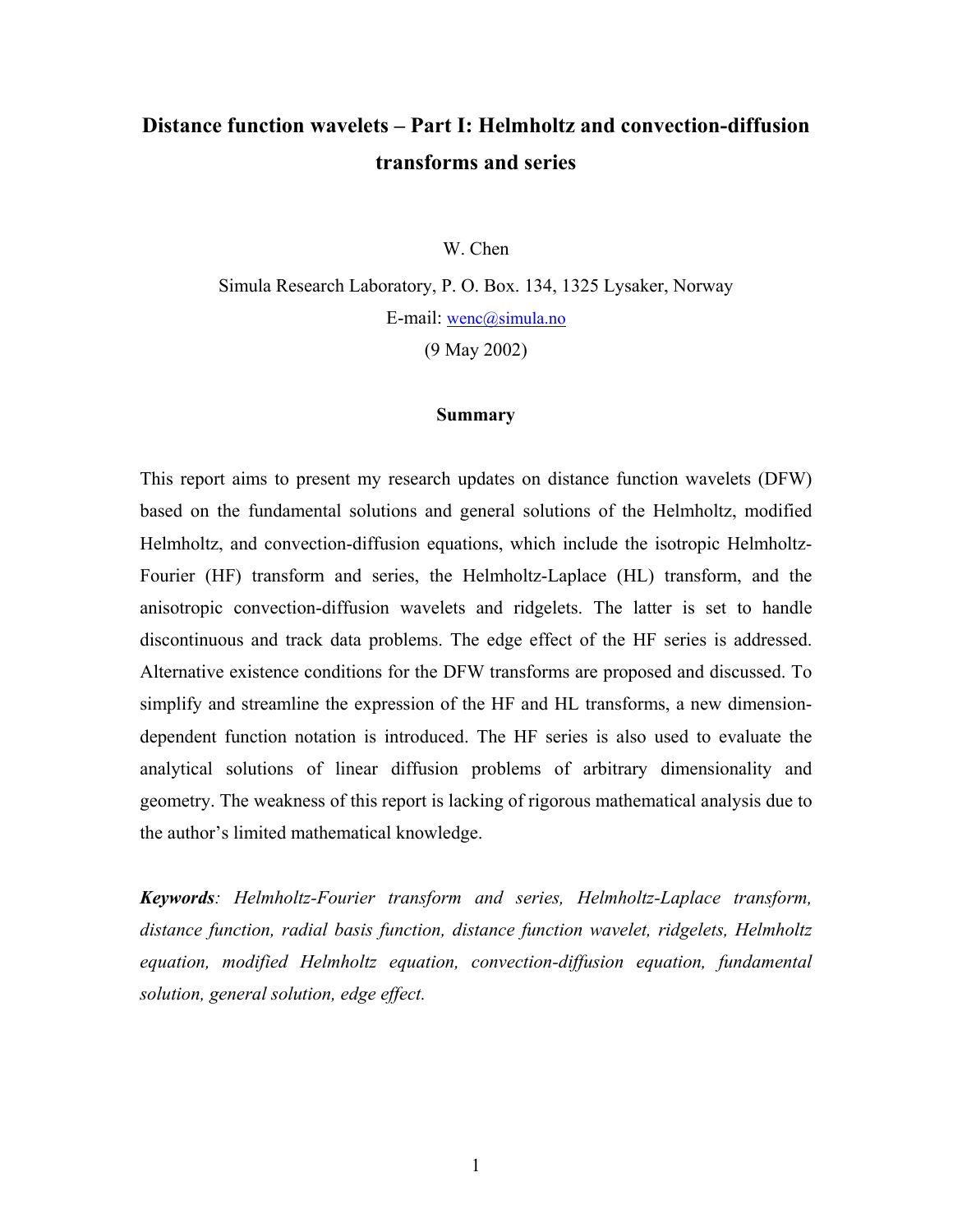#### **1. Introduction**

This report is the first in series [1,2] about my latest advances on the distance function wavelets (DFW) using the fundamental solution and general solution of partial differential equations (PDEs). It is well known that the Helmholtz and modified Helmholtz equations are of vital importance in many basic and applied fields. In particular, it is worth pointing out that the omnipresent Fourier analysis and Laplace transform have their origin from the solution of the 1D Helmholtz equations [3,4]. The DFW's based on the solutions of Helmholtz equations could be understood a generalization of the formers via the distance variable instead of coordinate variables. This report focuses on the Helmholtz-Fourier (HF) transform and series and the Helmholtz-Laplace (HL) transform, respectively corresponding to the Helmholtz equation and the modified Helmholtz equation. Serving as an illustration of their applications, the HF series is employed to get the analytical solutions of the linear diffusion equations of arbitrary dimensionality and geometry [5]. Furthermore, the anisotropic DFW using the solution of the convection-diffusion equation is proposed to handle discontinuous and track data problems. The underlying connection between such anisotropic DFW and ridgelets is also discussed. The present wavelet transform and series differ from the standard wavelets in that they use the solution of PDEs as do the Fourier and Laplace analyses. The DFW's could be of widespread use in handling multiscale multivariate scattered data and PDEs. This report is based on the author's recent works [5-7] as well as some newly-discovered important references on radial wavelets [8-11] and the Laplacian Green function wavelets [12]. The readers are also advised to find the motivations behind developing DFW via the solutions of PDEs from [5-7].

In what follows, the section 2 briefly discusses the differences between the basic concepts of coordinate variable, distance variable, radial function, radial basis function (RBF) and distance function as well as the fundamental solution, the general solution and Green function of PDEs. Refs. 8-12 are critically discussed. Afterwards, the readers will understand why this report uses the term "distance function" instead of common "radial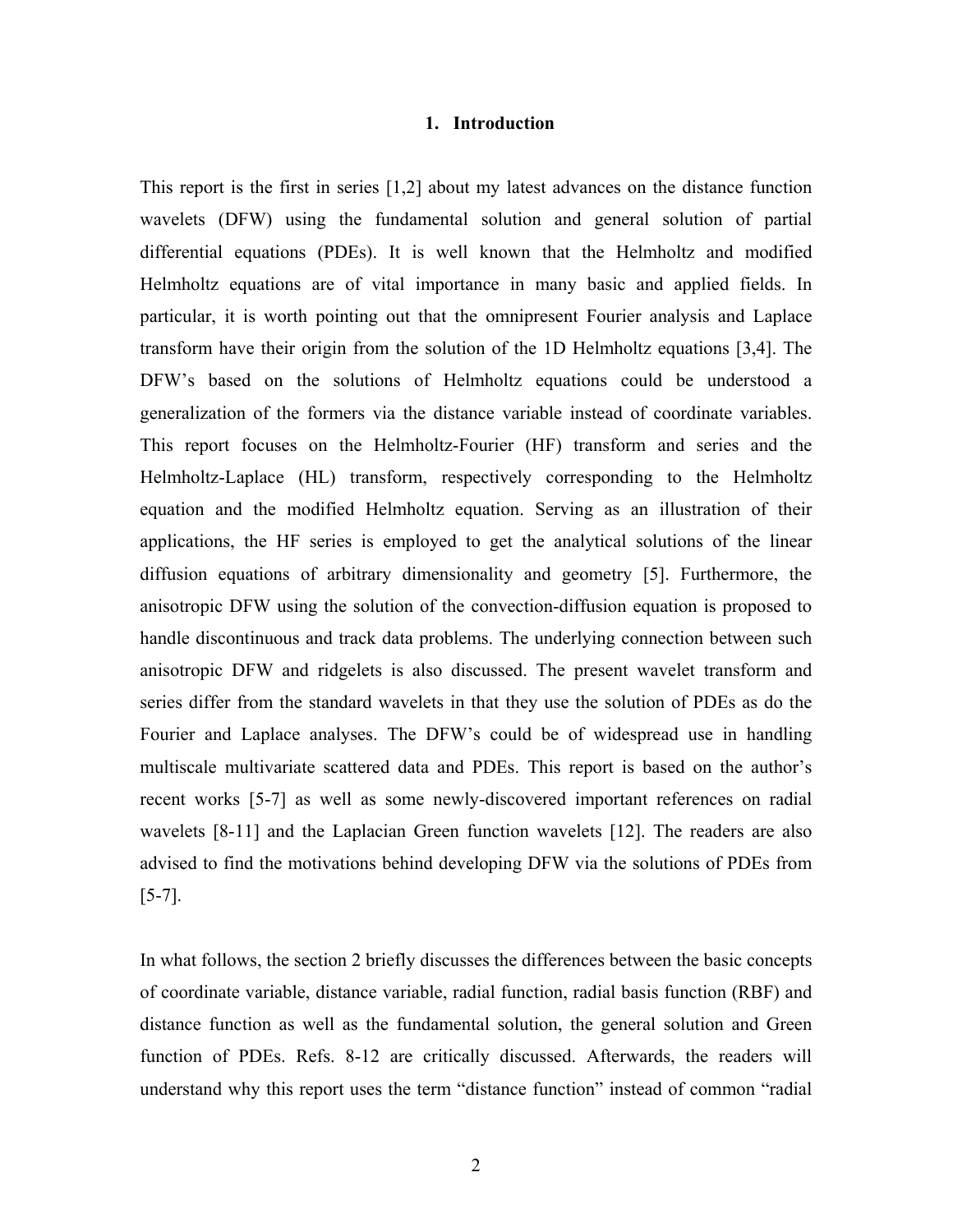basis function". Section 3 proposes and discusses alternative existence conditions for the DFW transform, and then, the HF and HL transforms and series are developed and the notorious edge effect of the Fourier series and the HF series is also addressed. An alternative dimension-dependent function representation of the solutions of the Helmholtz equations is also presented to simplify and streamline the expression of the HF and HL transforms. In section 4, the HF series is used to evaluate the analytical solutions of the linear diffusion problems of any dimensions and geometry. In section 5, the anisotropic distance function wavelets and ridgelets using the solution of convectiondiffusion equation are proposed. Finally, some remarks are made in section 6 based on the results reported here.

## **2. Coordinate variable and distance variable, radial function, radial basis function and distance function**

Scientific and engineering communities alike have long gotten used to expressing mathematical physics problems in terms of coordinate variables. As an alternative in many cases, the problem functions can also be represented via the distance variable. To many, this may be a quite exotic approach in dealing with practical analysis and computations. However, if one recalls the Newtonian gravitation potential formula, it is immediately clear that what essentially matters is a distance variable rather than location variables. In fact, describing physics problems in terms of distance functions is a truly physical approach on the ground of potential (field) theory, or in mathematical terminology, distribution theory [13]. In multivariate scattered data processing, now the distance function approach has become the method of the choice [14].

The function expressed in the Euclidean distance variable is usually termed as the radial basis function in literature. This is due to the fact that all such RBFs are radially isotropic due to the rotational invariant, and have become de facto the conventional distance function of the widest use today. However, there do exist quite some important anisotropic "RBFs". For instance, the spherical "radial basis function" in handling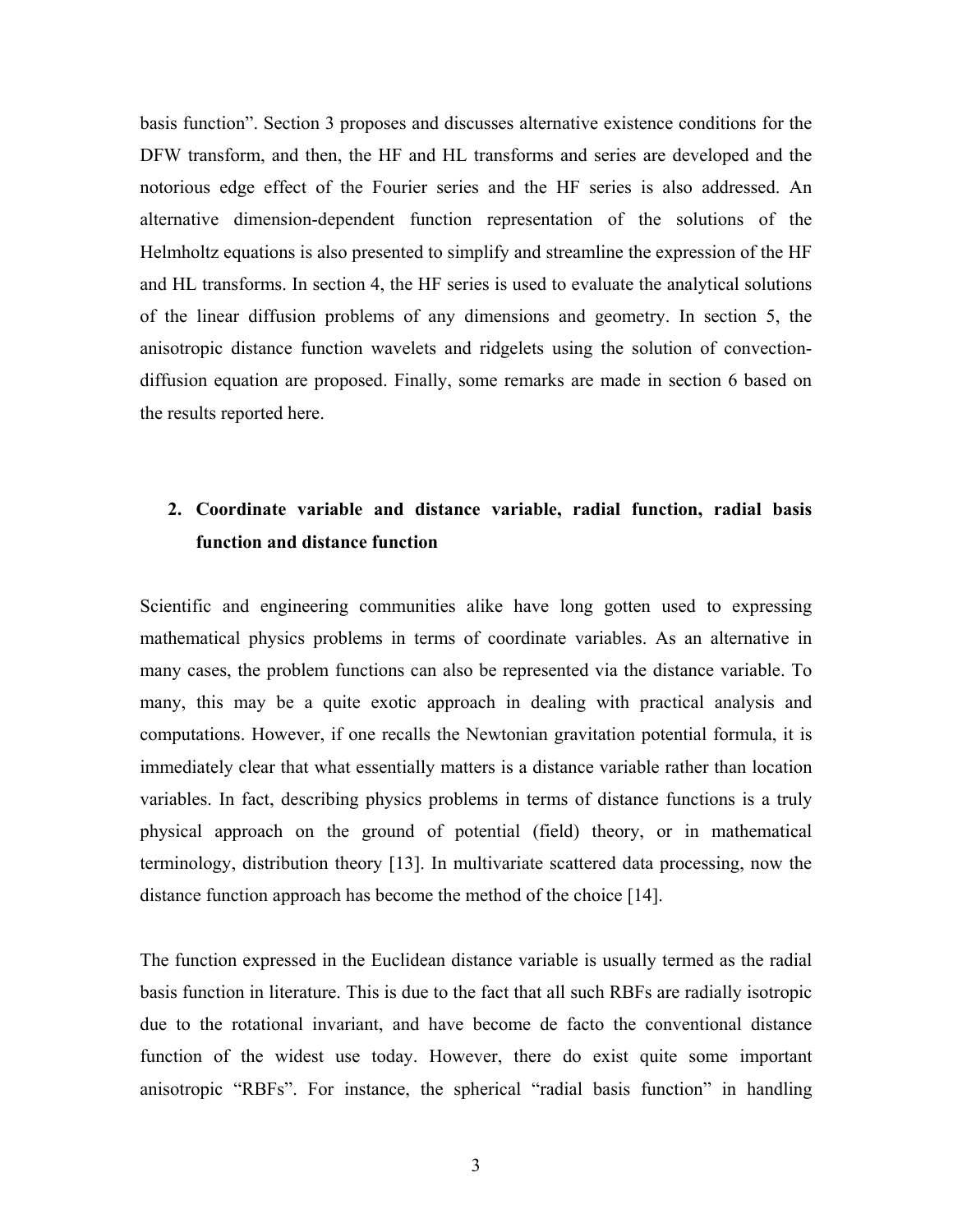geodesic problem [15] and so-called time-space "RBFs" [16]. The present author [17] also developed some anisotropic kernel distance functions using the solutions of PDEs, termed as the kernel "RBF" there, such as kernel space-time "RBF", and those relating to the convection-diffusion equation, where the dot product of differences of pairs coordinate variables and velocity vector appear along with the Euclidean distance variable on the ground of translation invariant. For details see later section 5. It is obvious that all these so-called anisotropic "RBFs" are not radially isotropic. In general, we have distance functions using three kinds of distance variables [18,19]:

- 1.  $f(x) = \varphi(\|x x_k\|)$ , rotational invariant,
- 2.  $f(x) = \varphi(x x_k)$ , translation invariant,

3.  $f(x) = \varphi(x \cdot x_k)$ , ridge function, where dot denotes a scalar product of two vectors.

It is obvious that the rotational invariant "RBF" does not cover the latter two. In most literature, the term "RBF" is, however, often simply used indiscriminatingly for the rotational and translation invariants distance variables and functions. Thus, the term "radial basis function" is really a misnomer in referring to general distance functions and their applications. The very basic merit of the distance function is to handle all kinds of irregular data and PDEs problems with complicated domain. The conventional use of the RBF instead of general distance function may unnecessarily confuse the nascent researchers with an implication of narrowly-defined rotational invariant problems under a radially symmetric domain. Searching internet via the Yahoo, I found more than 14,100 links with the "distance function" compared with 11,200 with the "radial basis function" and zero with "distance basis function". Based on the mathematical consistency and down-to-earth convention, this study used the term "distance function" instead of the radial basis function in general.

Next comes a discussion of a RBF-associated concept of radial function. As stated in [20], a radial function is any functions of the form  $\varphi(\|x\|)$ , where  $\|x\|$  is the Euclidean norm and  $\varphi$  is any real-valued function defined on  $[0, \infty)$ . In comparison, the radial basis function is a shifted radial function of form  $\varphi(\|x-x_k\|)$ , where  $x_k$  is a specified point in  $IR<sup>n</sup>$ . Such a conceptual nuance makes the RBF very flexible for irregular data and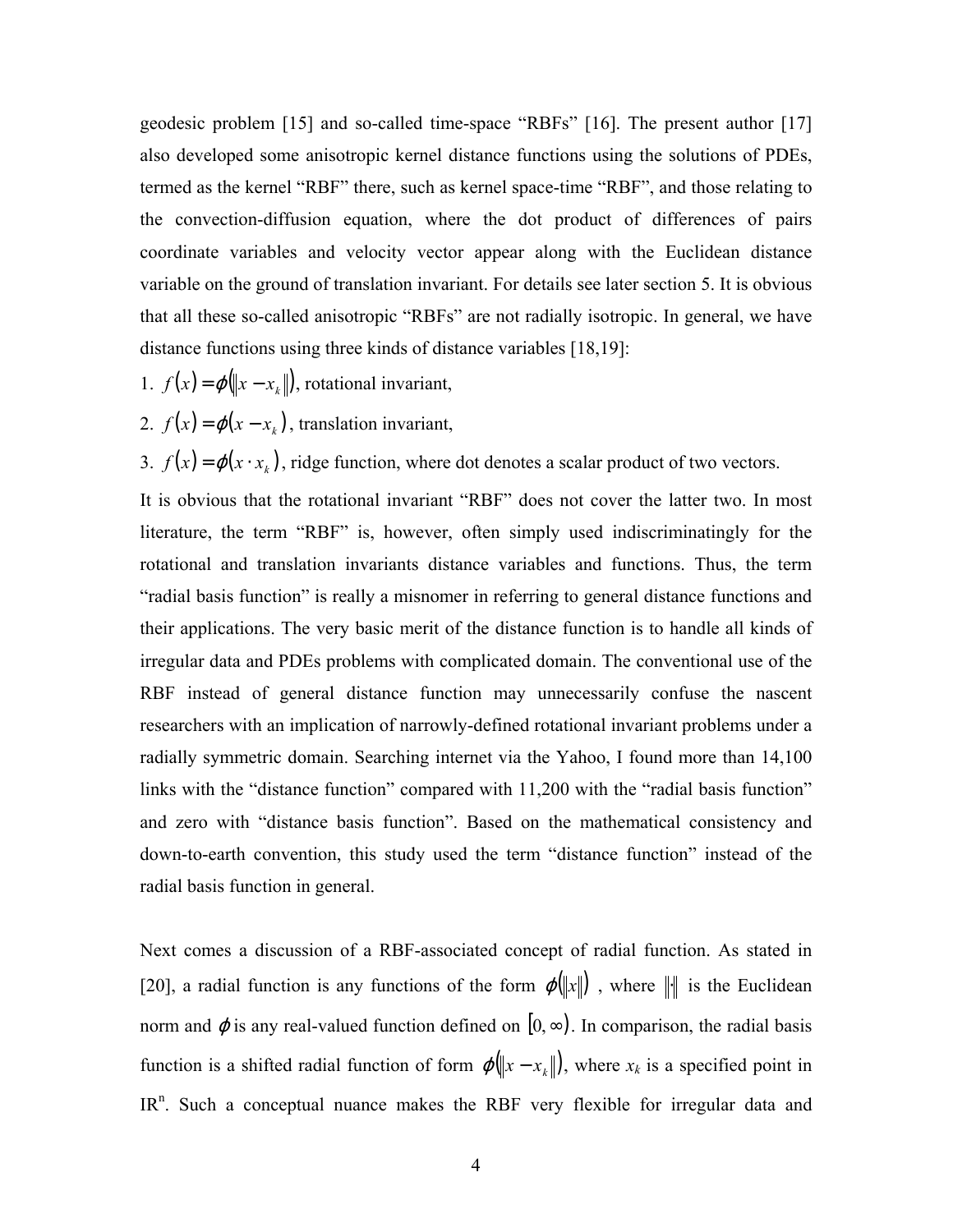arbitrarily complicated domain problems due to the distribution theory. Refs. [8-11] develop the radial function wavelets (RFW) based on the solution of the Bessel equation, where the radial function is connected to spherically symmetric problems. The work is a rare case where the solution of an ordinary differential equation is applied as the wavelet basis function. This RFW [8-11] and the real HF J transform, one of the present DFW's to be introduced later, are found very similar in their use of the wavelet basis function and corresponding admissible condition. But these similarities should not be allowed to veil some fundamental differences between the RFW and the DFW's. Firstly, that RFW is not inductive to being used for irregular bounded domain and scattered data problems as the RBF wavelets [5-7], let alone more general DFW. One very basic distinction lies in that the DFW applies the general definitions of the distance variable of any pair nodes within irregular domains, while the RFW transform in [8-11] is to use the coordinate radius variable of a spherically symmetric domain. In order to manifest this difference, the anisotropic DFW using the translation invariant solution of the convection-diffusion equation will be presented in section 5 to deal with directionally dominated track data problems. In some reports [20], the term "radial function" is indiscriminately applied as the "radial basis function". However, this is not case in the radial function wavelets given in [8-11], where the generalized translation operators [9-11], for example, are traditional coordinate variable operation. Secondly, the Helmholtz DFW is directly based on the solution of the Helmholtz equation of arbitrary geometry. Albeit the close relationship between the Helmholtz partial equation and the ordinary Bessel equation, the latter nominally only applies to the spherical symmetric domain problems. In other words, the RFW's [8-11] are intended to one dimension problem, which uses annuli instead of cubes in the standard wavelets [21] to get analogous results. Thirdly, the DFW's involve general distance variable PDE's solutions [1,2], e.g., those of the Helmholtz and modified Helmholtz equations. Fourthly, the general solutions and fundamental solutions of the Helmholtz equation are separately or combined employed in the corresponding real and complex Helmholtz DFW transforms and series, whereas the RFW only uses the regular solution of the Bessel equation. For instance, the Helmholtz-Fourier DFW transform can degenerate into the Fourier transform in the 1D case when the distance variable is replaced by coordinate variable.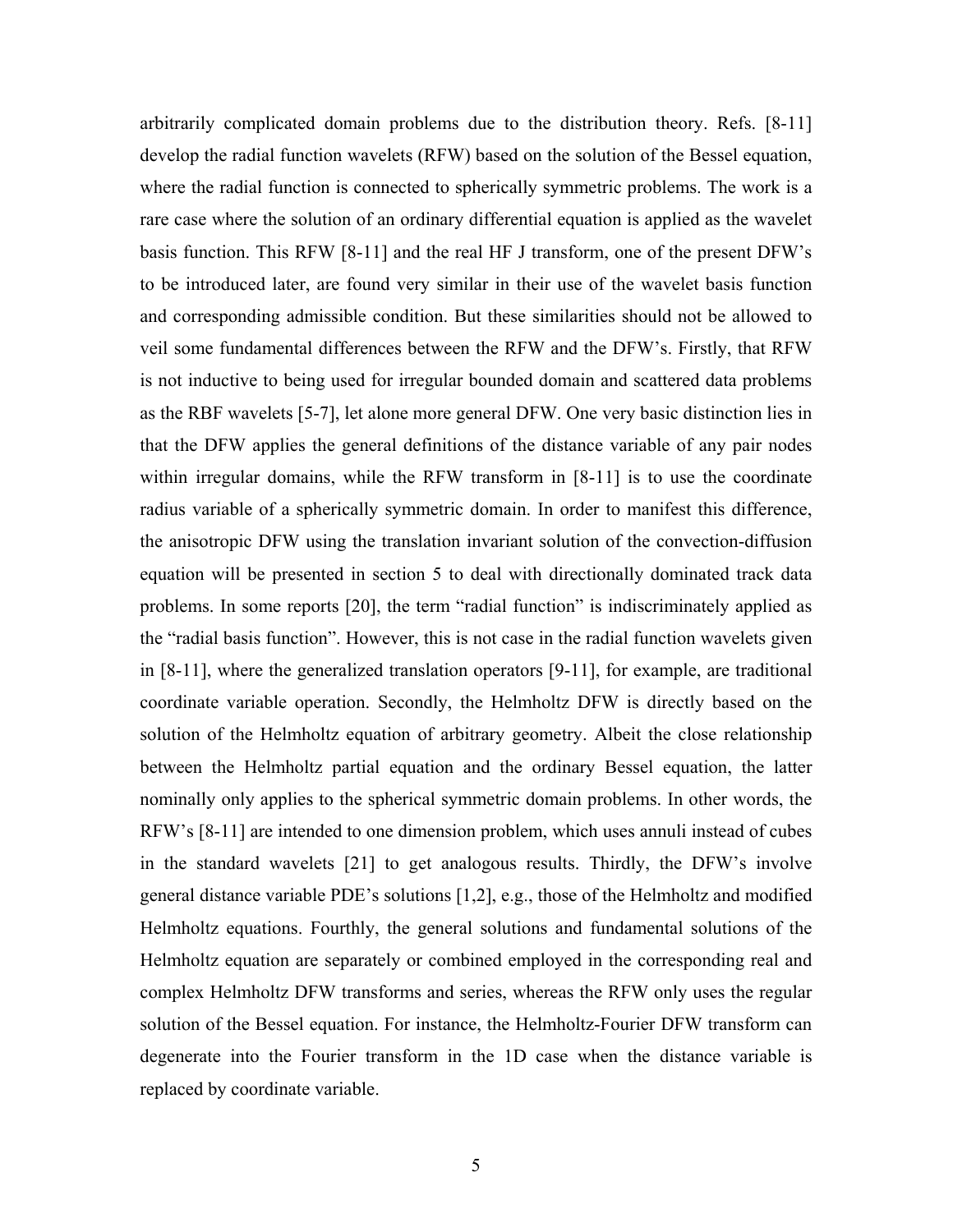[12] and reference therein use the Green's function of Poisson potential field to construct continuous wavelets. These wavelets are applied to processing the potential data of geographic gravitation field. It is worth noting that these Laplacian Green function wavelets apply the distance variable, and thus, unlike the radial function wavelet [8-11], belong to the family of the DFW. To the author's knowledge, these Laplacian wavelets [12] are the first ever attempt to construct the wavelets via the Green function. But in many aspects, these Green function wavelets are different from the distance function wavelets in [5-7]. Beside non-orthogonal and non-compact properties and anomalous expressions, the drawback of the Laplacian Green wavelets also lies in that when applied to high dimensional problems, these Laplacian Green function wavelets require a vector wavelet basis function, each of which component wavelet handles one Cartesian coordinate direction data. In contrast, the DFW's developed in this study are orthogonal and has scalar basis function, and some of them are very compactly supported. In [3], we give the orthogonal Laplacian DFW wavelets different from those in [12].

Compared with ref. 12, this study applies not only the Green function but also the fundamental solution and the general solution of partial differential equations to construct the wavelet basis functions. There are some conceptual differences among these PDE's solution. Notwithstanding, all them use the distance variable involving the translation or rotation invariant and are obviously different from the coordinate variable solution of the ordinary differential equation employed in [8-11] to construct the radial function wavelets. All these distance variable PDE's solutions are integrating kernel which can be used to solve inhomogeneous PDEs with or without boundary conditions over arbitrary domains as do various Fourier analyses (e.g. Hankel transform) in the solution of ordinary differential equations. The salient distinction is that the DFW uses the distance variable, while the Fourier analysis as well as the RFW is with the coordinate variable.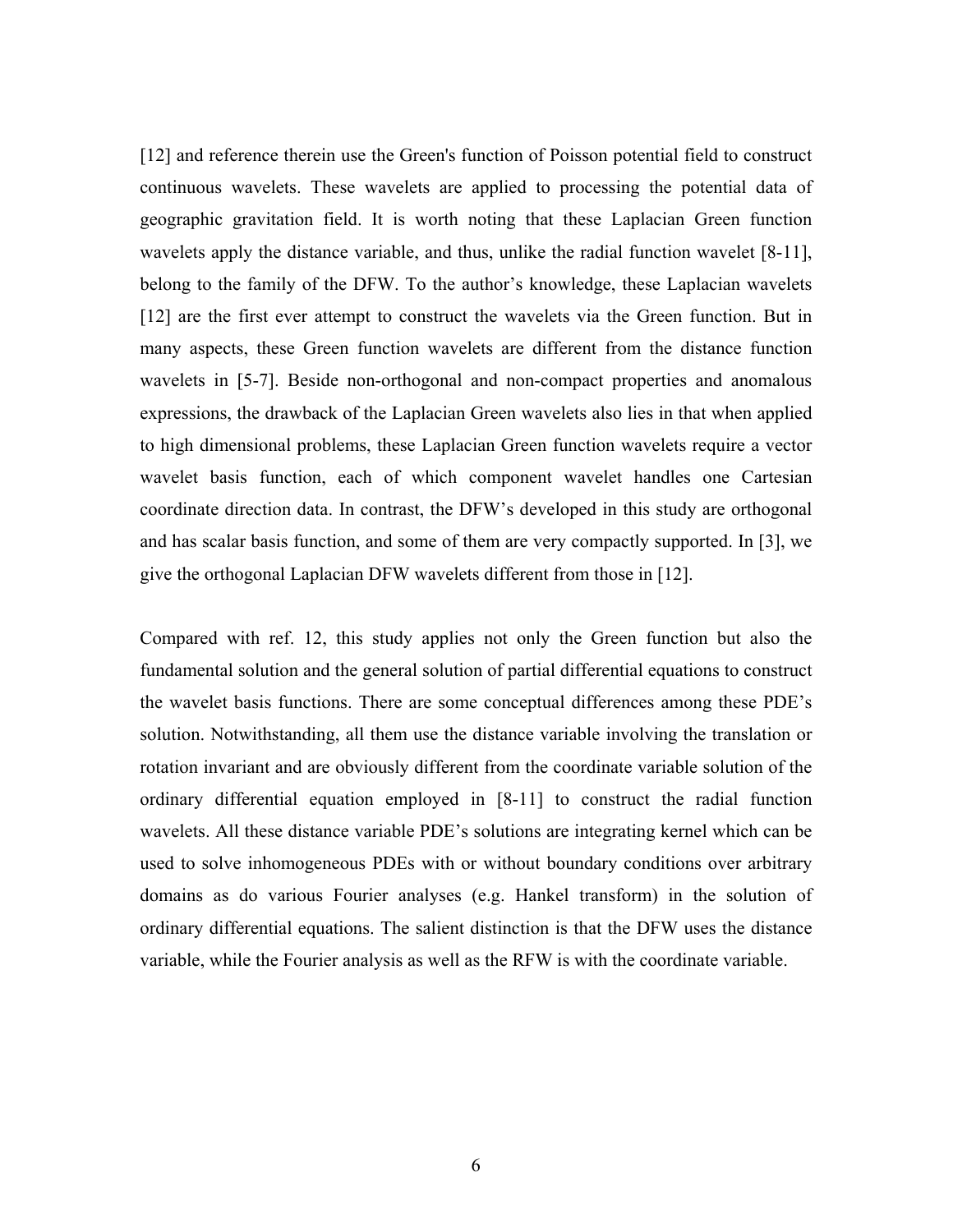## **3. DFW Helmholtz transform and series**

It is well known [20] that if the radial basis function  $\psi_n$  is continuous and positive on  $[0, \infty)$  and satisfies

$$
\int_{I R^n} |\psi_n||x - x_k| |dx_k \neq 0 \prec \infty ,
$$
\n(1)

then for any  $f(x) \in C_0(R^n)$  and any *x*, we have

$$
\lim_{\lambda \to \infty} c_{\lambda} \int_{I R^n} f(x_k) \psi_n(\lambda \| x - x_k \|) dx_k = f(x), \tag{2}
$$

where  $c_{\lambda}$  are the coefficients depending solely on the radial distance function  $\psi_n$ , whose linear span is dense. (2) will lead to a wavelet series uniformly convergent on compact sets to the function  $f(x)$ . The condition (1), however, is very stringent, which requires a rapid decay of  $\psi_n$ . Instead of enforcing such a strong requirement on the distance function  $\psi_n$  alone, we set an alternative condition

$$
\int_{I R^n} \left| f(x_k) \hat{\psi}_n(x - x_k) \right| dx_k \neq 0 \prec \infty \,.
$$
 (3a)

or

$$
\int_{I R^n} \left| f(x_k) \hat{\psi}_n(x - x_k) \right|^2 dx_k \neq 0 \prec \infty. \tag{3b}
$$

It is noted that in the above (3), the Euclidean variable is replaced by more general distance variable  $x-x_k$ . (3) also differ from (1) in that they loosen the condition on the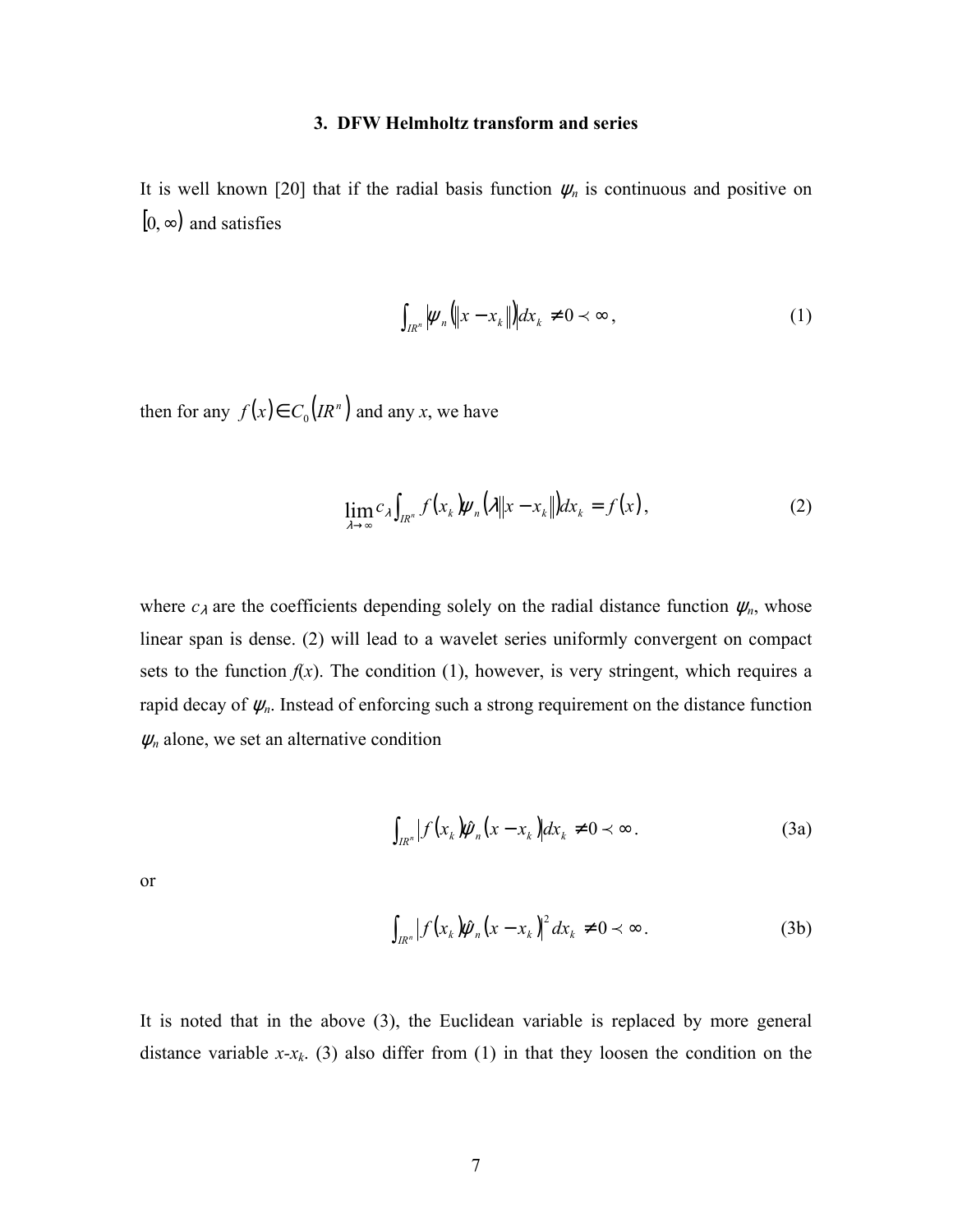distance function and, as a compromise, restricts the scope of expressible functions. It is noted that (3) are intuitively given without a mathematical justification.

On the other hand, [20] also notes that depending critically on the parity of dimensionality *n*,  $\psi_n \in L^1(R^n)$  often infers

$$
\int_{I R^n} \psi_n \left( \left\| x - x_k \right\| \right) dx_k = 0 \tag{4}
$$

with the compact support of the measure. It is known that if  $\psi_n$  satisfies the condition (4) and with a compact support, the admissibility condition of a wavelet transform holds. This is a genuine theoretical underpinning for the RBF wavelets transform. In addition,  $\psi_n$  in (4) may not necessarily be continuous and positive on [0,  $\infty$ ), which will legalize the singular solutions of various PDEs. We, however, need to stress that (4) is only with the Euclidean distance function. In cases of appearing other distance variables, such a general result is not unknown.

An alternative existence condition of DFW transforms is to use the Green second identity. Consider a partial equation

$$
\Re{\lambda, u\} = f(x) \tag{5}
$$

with Dirichlet and Neumann boundary conditions, where  $\mathcal{\hat{X}}$  is a differential operator and  $\lambda$  a parameter, its solution via the Green second identity is given by

$$
u(x) = -\int_{I R^n} f(x_k) \Re^*(\lambda, x - x_k) dx_k + \int_{S^{n-1}} \left\{ \frac{\partial u}{\partial n} \Re^*(\lambda, x - x_j) - u \frac{\partial \Re^*(\lambda, x - x_j)}{\partial n} \right\} dx_j, (6)
$$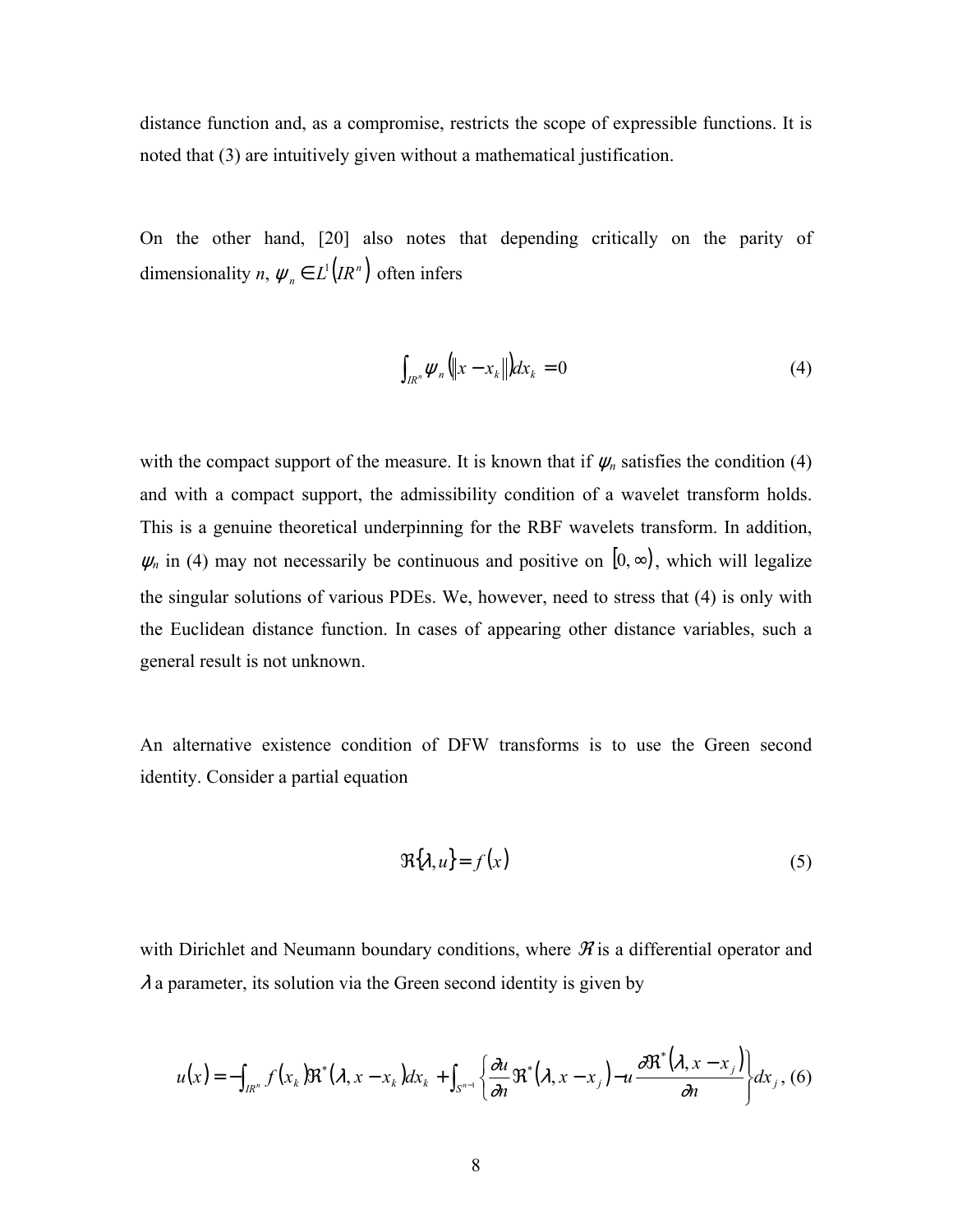where  $\mathscr{R}^*$  is the fundamental solution of differential operator  $\mathscr{R}$ . It will be seen later on that the DFW transforms of function  $f(x)$  with the fundamental solution of differential operator  $\mathcal X$  under bounded or unbounded domain are actually the domain integral of the Green second identity, and its existence is thus guaranteed provided that the corresponding PDE solution  $u(x)$  exists. This existence condition is weaker than the condition (3), and also underlies the so-called kernel distance function (kernel RBF) [13,17], where the distance function are contrived in terms of the fundamental solution and the general solution of PDEs. If the general solution  $\mathcal{H}^{\#}$  of  $\mathcal{H}$  is used in the Green second identity instead of the fundamental solution, we have

$$
0 = \int_{I R^n} f(x_k) \Re^{\#}(\lambda, x - x_k) dx_k + \int_{S^{n-1}} \left\{ u \frac{\partial \Re^{\#}(\lambda, x - x_j)}{\partial n} - \frac{\partial u}{\partial n} \Re^{\#}(\lambda, x - x_j) \right\} dx_j.
$$
 (7)

Thus, just as with the fundamental solution, the existence condition of the DFW using the general solution is that the solution of  $u$  corresponding to  $f(x)$  exists. Hereafter we call these existence conditions the Green existence condition.

The above discussions of existence conditions are not sufficient enough. The drawback of this report is missing of the rigorous mathematical analysis since the author lacks such capability. In the following, two important distance function wavelets will be developed via the distance variable solutions of the Helmholtz and modified Helmholtz equations, which respectively satisfy the conditions (3), (4) or the Green existence condition.

#### **3.1. Helmholtz-Fourier transform**

The Helmholtz equation is given by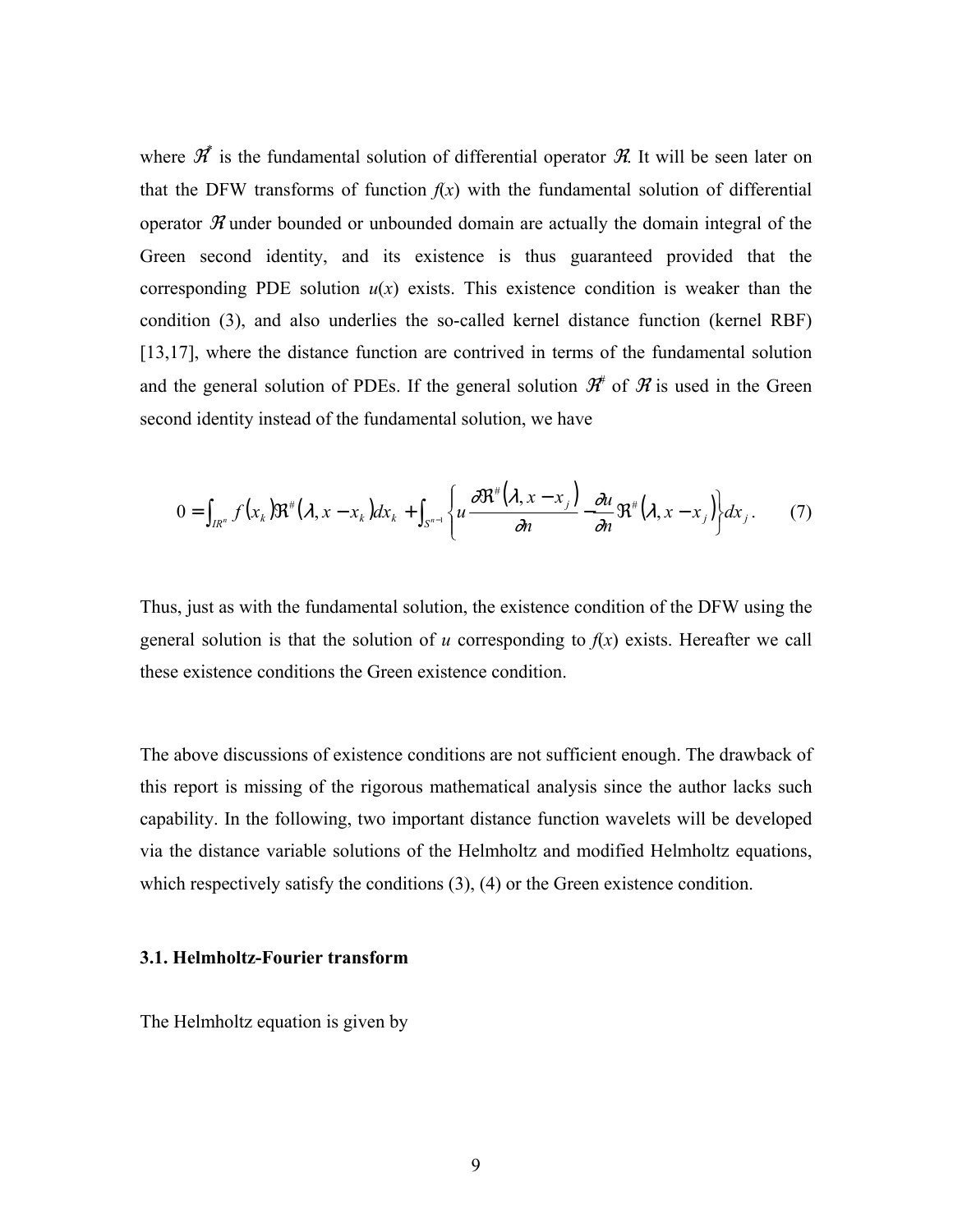$$
\nabla^2 u + \lambda^2 u = \begin{cases} -\Delta_i, & \text{in } \Omega, \\ 0, & \text{in } \Omega. \end{cases}
$$
 (8)

where <sup>∆</sup>*i* represents the Dirac delta function at a source point *i* corresponding to the fundamental solution (vs. zero for general solution); domain  $\Omega$  can be unbounded or bounded with or without boundary conditions; and *x* denotes *n*-dimensional coordinate variable. Its distance variable kernel solutions are

$$
\varphi_1(\lambda r_k) = \frac{i}{2\lambda} \left( \cos(\lambda r_k) \pm i \sin(\lambda r_k) \right),\tag{9a}
$$

$$
\varphi_n(\lambda r_k) = \frac{i}{4} \left( \frac{\lambda}{2\pi_k r_k} \right)^{(n/2)-1} H_{(n/2)-1}^{(1)}(\lambda r_k), \qquad n \ge 2, \tag{9b}
$$

$$
\phi_n(\lambda r_k) = -\frac{i}{4} \left( \frac{\lambda}{2\pi_k r_k} \right)^{(n/2)-1} H_{(n/2)-1}^{(2)}(\lambda r_k), \qquad n \ge 2, \tag{9c}
$$

where  $r_k = ||x - x_k||$ ;  $H^{(1)}$  and  $H^{(2)}$  respectively are the Hankel functions of the first and second kinds:

$$
H_{(n/2)-1}^{(1)}(\lambda r_k) = J_{(n/2)-1}(\lambda r_k) + i Y_{(n/2)-1}(\lambda r_k), \qquad (10)
$$

$$
H_{(n/2)-1}^{(2)}(\lambda r_k) = J_{(n/2)-1}(\lambda r_k) - iY_{(n/2)-1}(\lambda r_k).
$$
 (11)

 $J_{(n/2)-1}(r)$  and  $Y_{(n/2)-1}(r)$  are respectively the Bessel functions of the first and second kinds of the n/2-1 order. The solution (9b) and the real part of formula (9a) are called the fundamental solution [22], while the imaginary part of the solution (9b,c) is called general solution [13]. Note that the real part of solutions (9b,c)  $Y_{(n/2)-1}(r)/r^{(n/2)-1}$  have a singularity at the origin. However, their integrals exist [21]. According to the partial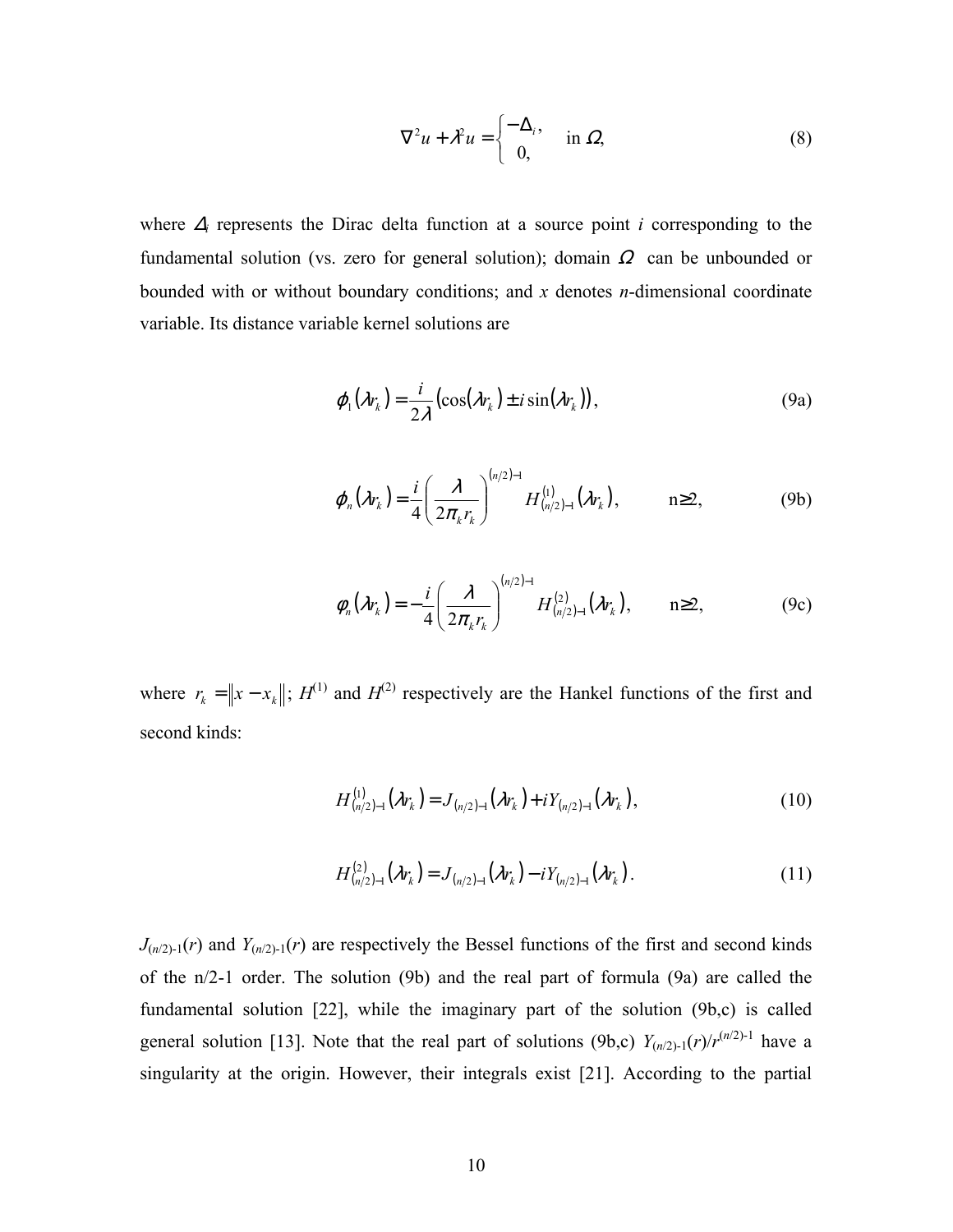differential equation theory [23], these kernel solutions are orthogonal with respect to distinct eigenvalues  $\lambda$ . We use the following kernel solutions

$$
g_1(\lambda r_k) = \frac{\lambda^{1/2}}{2} \left( \cos(\lambda r_k) + i \sin(\lambda r_k) \right), \tag{12a}
$$

$$
g_n(\lambda r_k) = \frac{i\lambda^{n-1/2}}{4} \left(2\pi\lambda r_k\right)^{-(n/2)+1} H_{(n/2)-1}^{(1)}(\lambda r_k) , \quad n \ge 2.
$$
 (12b)

as the wavelet basis functions, which satisfy the condition (3), (4) or Green existence condition with restrictions on transformable functions, the corresponding distance function wavelet transform is

$$
F(\lambda, \xi) = \int_{I R^n} f(\eta) \overline{g_n(\lambda \|\xi - \eta\|)} d\eta
$$
 (13a)

and

$$
f(x) = C_{g}^{-1} \int_{-\infty}^{+\infty} \int_{IR^{n}} F(\lambda, \xi) g_{n}(\lambda \| x - \xi \|) d\xi d\lambda ,
$$
 (13b)

where the upper bar denotes the complex conjugate;

$$
0 \prec C_{g} = \frac{1}{2} \int_{-\infty}^{\infty} \frac{|G(\lambda)|^{2}}{|\lambda|} d\lambda \prec \infty.
$$
 (14)

 $G(\lambda)$  is the Fourier transform of  $g_n$ . In ref. [5],  $\lambda^{n+1}$  in (38) was mistyped as  $\lambda^{2n-1}$ , where 2*n*-1 should be the total power exponent of  $\lambda$ . Note that scale (frequency) parameter  $\lambda$ may range from zero to positive infinite in (13) and (14) for most of physical problems. The above DFW transform is called the Helmholtz-Fourier transform (HFT) since it is reminiscence of the classic Fourier transform. It is evident that the HFT holds most properties of the Fourier transform. In later section 3.6, I will streamline the HFT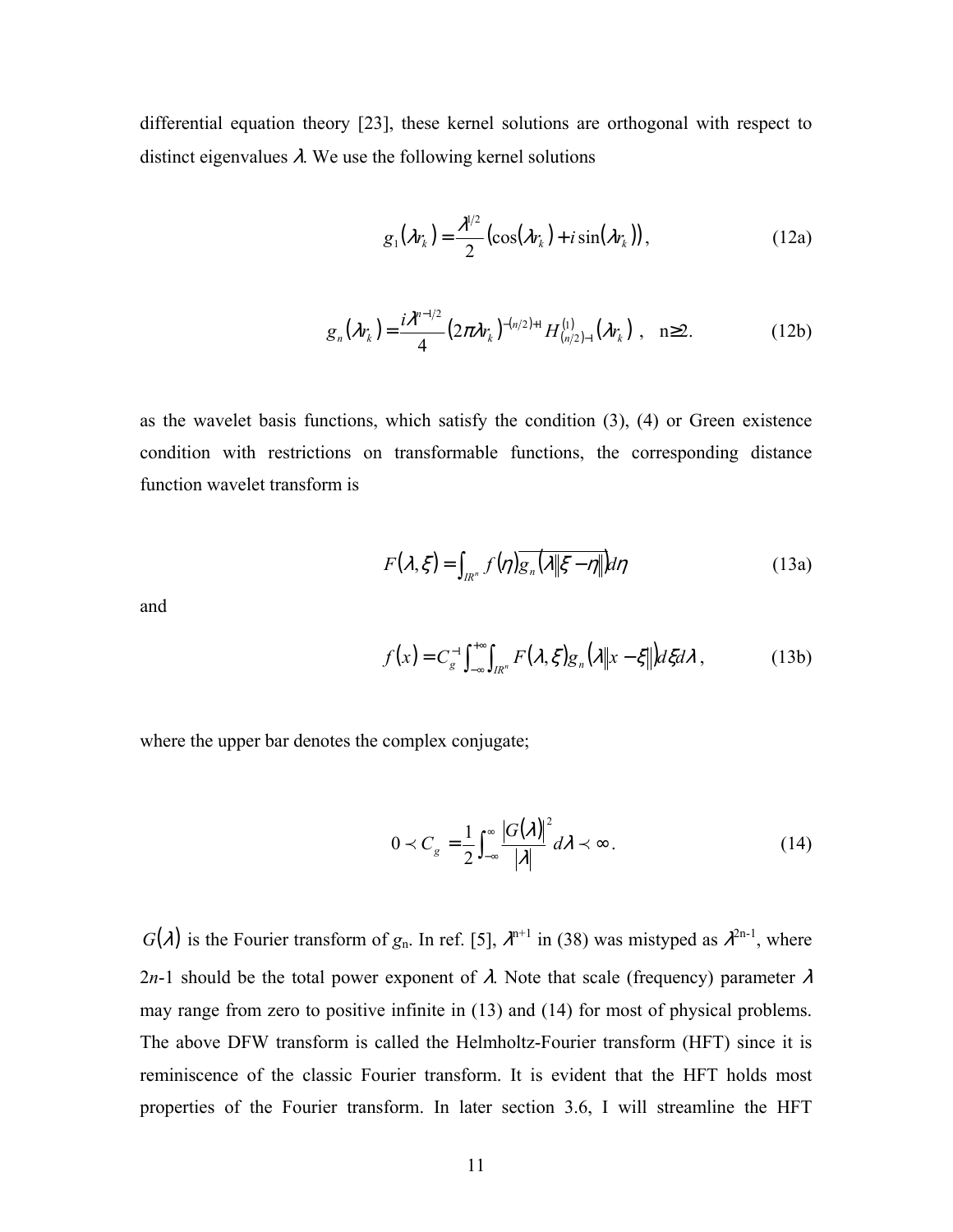expression by using a new symbol system. The appendix lists simpler expressions of some basis function  $g_n$  in terms of sine and cosine functions.

We do have some flexibility to manipulate kernel solutions (9) to originate the wavelet basis functions (12). However, we need to keep in mind the divergence (conservation) theorem [22]

$$
\lim_{r_k \to 0} r_k^{n-1} S_n(1) \frac{\partial g_n}{\partial r_k} = -1, \qquad (15)
$$

where  $S_n(1)$  is the surface size of unit n-dimensional sphere, and the so-called Sommerfeld radiation condition at infinity

$$
\lim_{r_k \to \infty} r_k \left( \frac{\partial g_n}{\partial r_k} + i \lambda g_n \right) = 0 \,. \tag{16}
$$

It is known that (9b) satisfies the divergence theorem, while (9c) does with the Sommerfeld radiation condition [24]. Due to the divergence theorem and radiation condition, we construct the kernel wavelet basis functions

$$
h_1(\lambda r_k) = -\frac{i\lambda^{1/2}}{2} \left( \cos(\lambda r_k) - i \sin(\lambda r_k) \right),\tag{17a}
$$

$$
h_n(\lambda r_k) = \frac{-i\lambda^{n-1/2}}{4} \left(2\pi\lambda r_k\right)^{-(n/2)+1} H_{(n/2)-1}^{(2)}(\lambda r_k) , \quad n \ge 2, \tag{17b}
$$

where  $\overline{h}_n$  comply with the divergence theorem (15) and  $h_n$  satisfy the Sommerfeld condition. The Sommerfeld radiation condition may be important in the discrete HFT to avoid the so-called wraparound effect, which describes the contamination among waves of different periods. *hn* are good choice of the wavelet basis function instead of *gn*.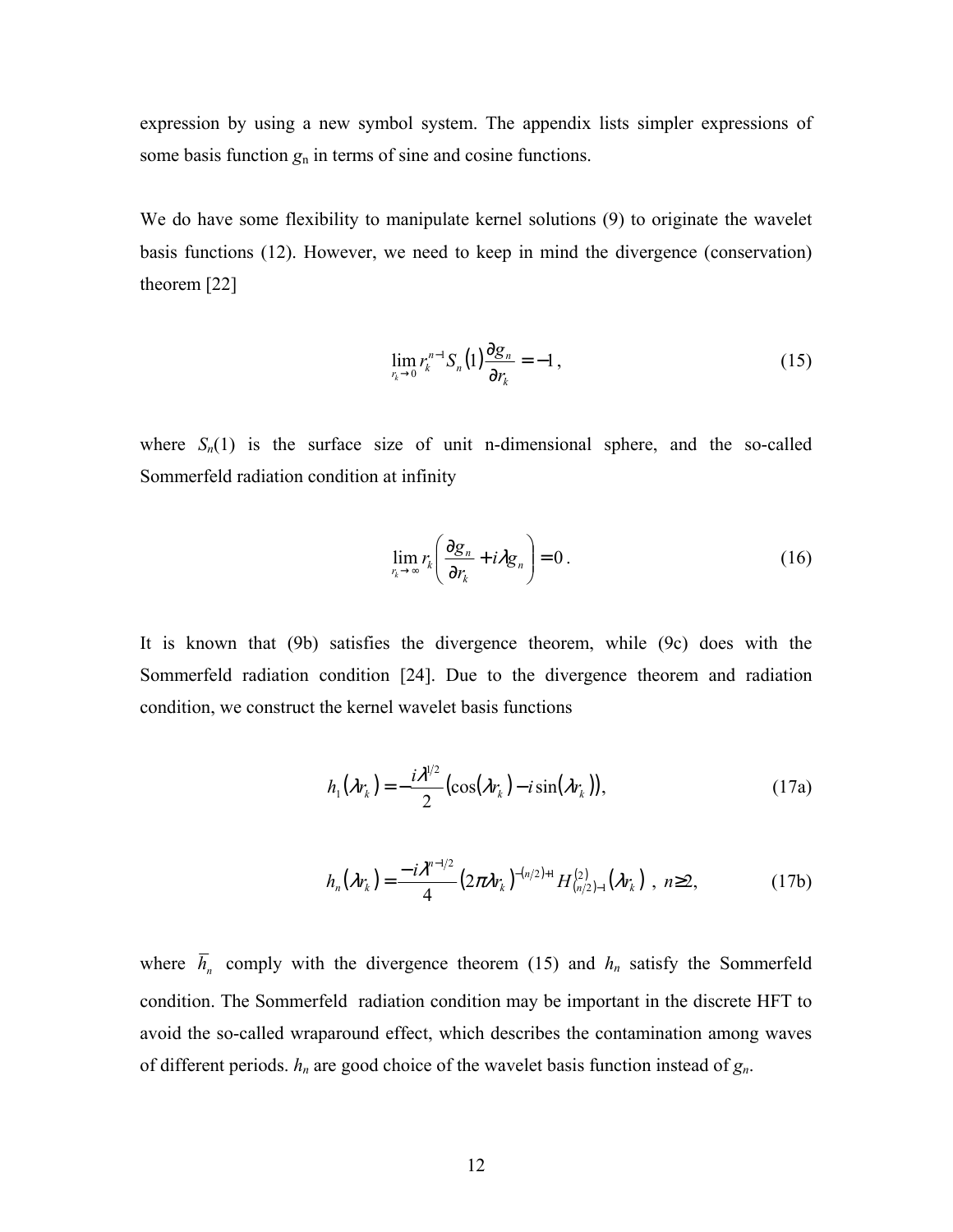By comparing to the Fourier cosine and sine transforms, we can also have real wavelet basis functions

$$
p_1(\lambda r_k) = \frac{\lambda^{1/2}}{2} \cos(\lambda r_k), \qquad (18a)
$$

$$
p_n(\lambda r_k) = \frac{\lambda^{n-1/2}}{2\pi} \left(2\pi\lambda r_k\right)^{-(n/2)+1} J_{(n/2)-1}(\lambda r_k) , \quad n \ge 2,
$$
 (18b)

$$
q_1(\lambda r_k) = \frac{\lambda^{1/2}}{2\pi} \sin(\lambda r_k), \qquad (19a)
$$

$$
q_n(\lambda r_k) = \frac{\lambda^{n-1/2}}{2\pi} (2\pi \lambda r_k)^{-(n/2)+1} Y_{(n/2)-1}(\lambda r_k) , \quad n \ge 2,
$$
 (19b)

which lead to the real Helmholtz-Fourier *J* and *Y* transforms respectively corresponding to the Fourier cosine and sine transforms. The HF J transform based on (18b) has a similar expression to the radial wavelet transform given in [8-11], where the radial function is used as the wavelet basis function for spherically symmetric domain. The distinctions between them were discussed in earlier section 2. Here I want to mention that like the Fourier transform, the HFT are mostly useful with an infinite domain. However, the HFT is also flexible for arbitrary bounded domains of any dimensionality provided that the condition (3), (4) or Green existence condition is satisfied.

#### **3.2. Helmholtz-Fourier series**

Now we turn to develop the Helmholtz-Fourier series. We can achieve approximation (2) of a wavelet series provided that the proper function  $f(x) \in IR^n$  satisfies the condition 4 or otherwise the condition 3, which in the present case is modified as [25]

1)  $f(x)$  is piecewise continuous;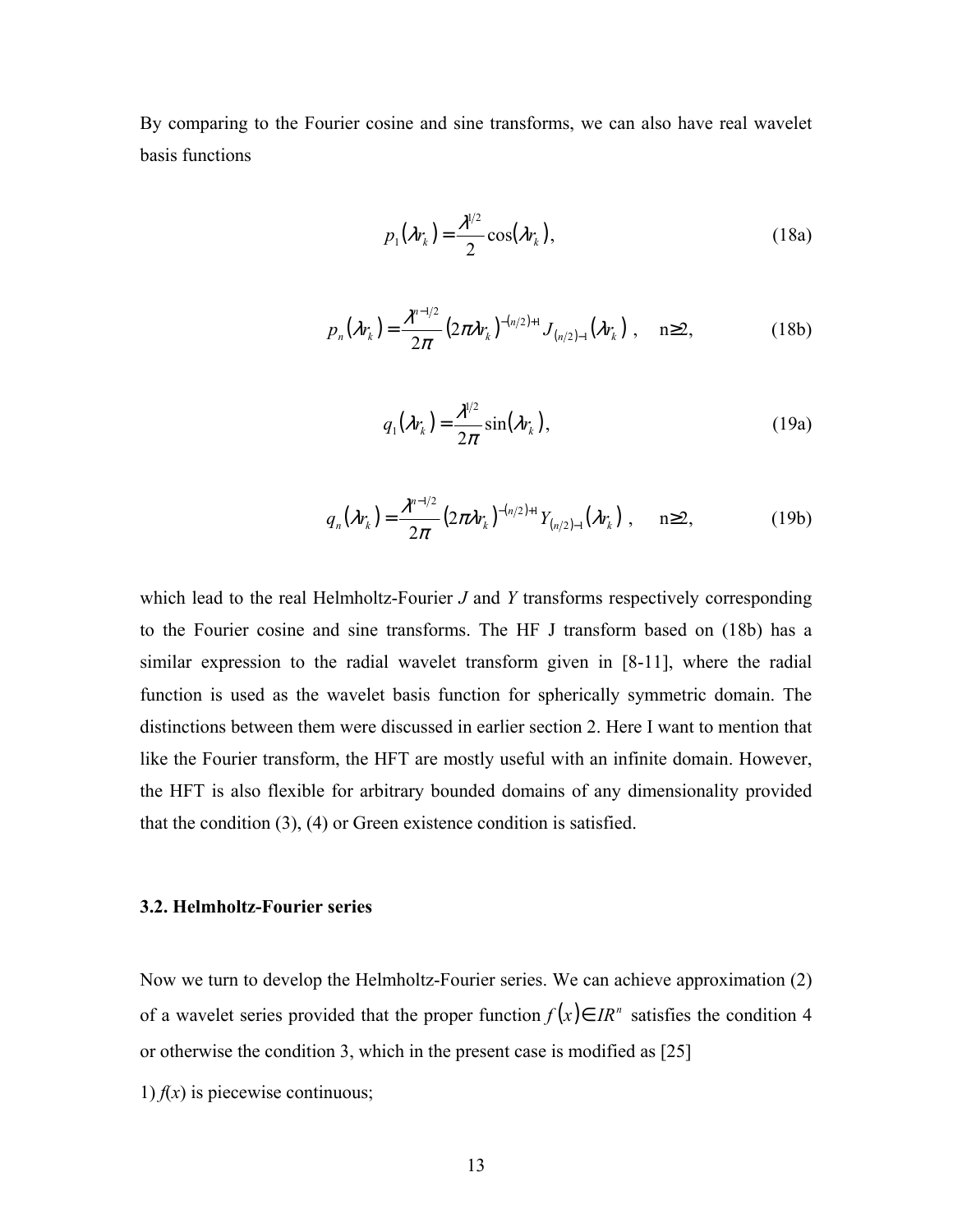- 2)  $\int_{\mathbb{R}^n} |f(x)||x x_k||^{n-1} dx_k \neq 0 \prec \infty$  $\lim_{x \to R^n} |J(x) - \lambda_k|$   $\lim_{k \to \infty}$  $f(x)$   $||x - x_k||^{n-1} dx_k \neq 0 \lt \infty$ ;
- 3)  $f(x)$  has bounded variation (or satisfies the Lipschitz condition).

It is noted that the complex Helmholtz-Fourier transform encounters a singularity at the origin. Therefore, we will resort to the nonsingular general solution of the Helmholtz equation as the wavelet basis function for the HF series, namely,

$$
\phi_n(r_k) = 1, \qquad \lambda = 0, \tag{20a}
$$

$$
\phi_1(\lambda r_k) = \frac{1}{2\lambda^{1/2}} \left( \alpha \cos(\lambda r_k) + \beta \sin(\lambda r_k) \right), \qquad \lambda \neq 0,
$$
 (20b)

$$
\phi_n(\lambda r_k) = \frac{\lambda^{n-1/2}}{4} \left( 2\pi \lambda r_k \right)^{-(n/2)+1} J_{(n/2)-1}(\lambda r_k), \quad n \ge 2, \quad \lambda \ne 0. \tag{20c}
$$

If  $f(x)$  is an integrable function, we have the HF series in terms of kernel function (20)

$$
f(x) = a_0/2 + \sum_{j=1}^{\infty} \sum_{k=1}^{\infty} \alpha_{jk} \cos\left(\frac{j\pi}{l} \|x - x_k\|\right) + \beta_{jk} \sin\left(\frac{j\pi}{l} \|x - x_k\|\right), \ \ n=1, \qquad (21a)
$$

$$
f(x) = c_0/2 + \sum_{j=1}^{\infty} \sum_{k=1}^{\infty} c_{jk} \phi_n(\lambda_j \|x - x_k\|), \qquad n \ge 2,
$$
 (21b)

where  $\alpha_{jk}$ ,  $\beta_{jk}$  and  $c_j$  are the expansion coefficients,  $x \in [-l, l]$  in (21a), and  $\lambda_j$  are the eigenvalues dependent on the function domain. We will discuss the calculation of  $\lambda_j$  with the so-called edge effect in section 3.3. The constant terms  $\alpha_0/2$  and  $c_0/2$  are for future notational convenience. Without the zero eigenvalue (e.g. all boundary values are zero), the constant term  $c_0/2$  is dropped in (21b), which is similar in some sense to the Fourier-Bessel series as opposed to the Dini-Bessel series [3]. If the function is expanded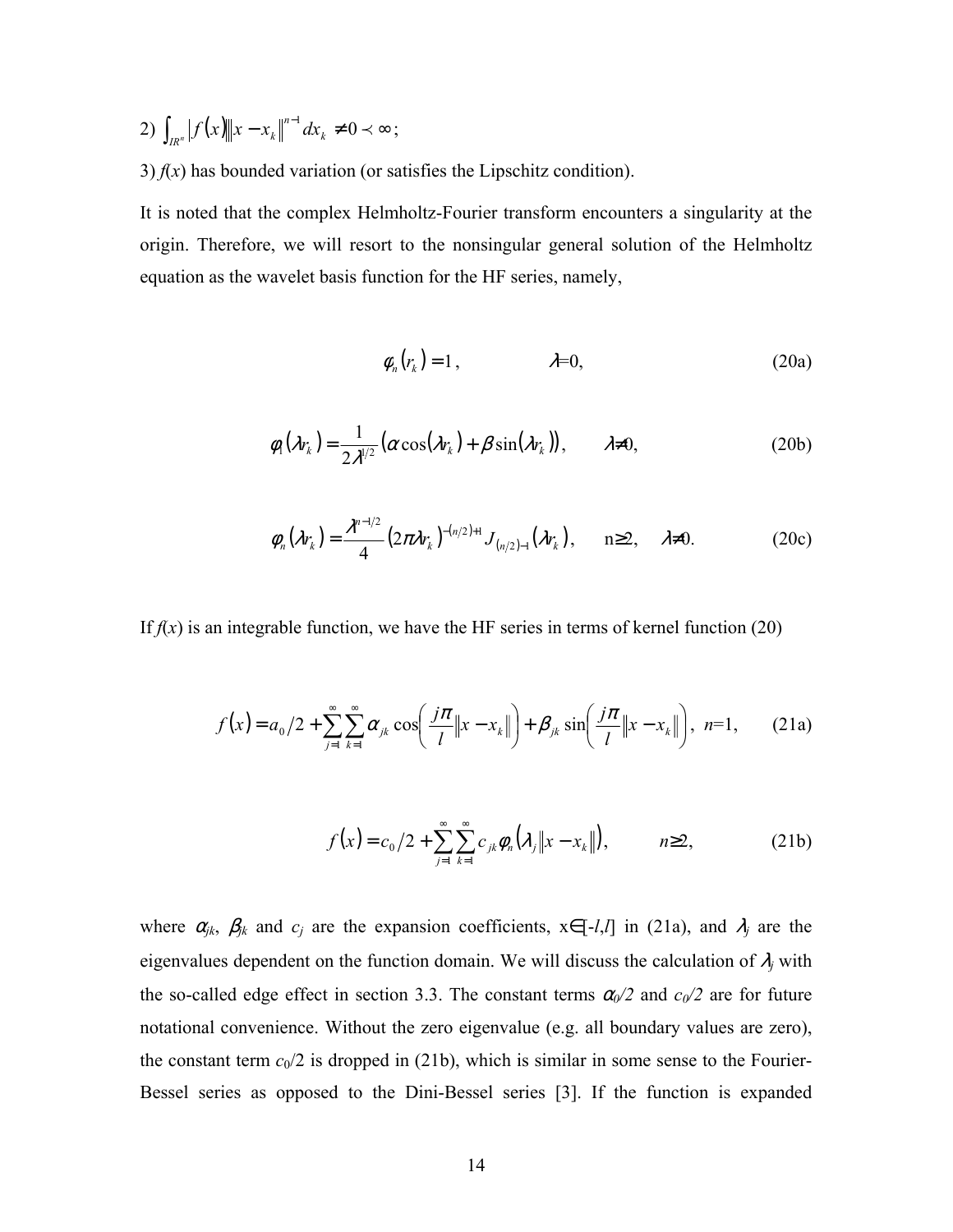spherically symmetrically within a local unit circle,  $\lambda_j$  in (21b) are the zeros of  $\phi_n$  (*n*≥2) as nonuniform scale parameters. The convergence of the Helmholtz-Fourier series (21) is guaranteed uniform and compact due to the condition (3). Need to mention that the formulas in [6,7] have some errors since I introduced the erroneous weighting function  $r_k^{n-1}$  in the distance function expansion series as well as in the continuous DFW's.

It is stressed that unlike the RFW [8-11], the DFW expansions are not necessary to be carried out under a spherically symmetric domain. The strength of the distance function wavelet series lies in that it is very flexible to any scattered data under arbitrary domain geometry. The truncating of scale and translation parameters enables the series (21) very flexible to analysis and practical computations. Furthermore, the thresholding as in the standard wavelets will produce the sparse matrix and dramatically enhance computing efficiency. Compared with the so-called fast RBF, which uses the fast multipole method, domain decomposition or wavelets preconditioning to yield a sparse distance function matrix, the DFW is a pure fast distance function technique.

By analogy with the convergence and completeness theory of the Fourier series on finite intervals [23], we could respectively have pointwise, uniform, and mean-square (or  $L^2$ ) convergences dependent on different conditions of function  $f(x)$  on finite domains, which are weaker than the condition 3 for an unbounded domain. I guess that the conditions for these three notions of convergence are the same as those required for the Fourier series. In  $L^2$  theory, the corresponding Parseval's equality is also established, i.e.

$$
\int_{I R^n} f^2(x) dx = \sum \sum c_{jk}^2 . \tag{22}
$$

[5] demonstrates all the eigenvalues of the Helmholtz equation with eigenfunctions (20) are real. According to theorem I in [Chap. 10, 23], the eigenfunctions that correspond to distinct eigenvalues are necessarily orthogonal. All eigenfunctions corresponding to the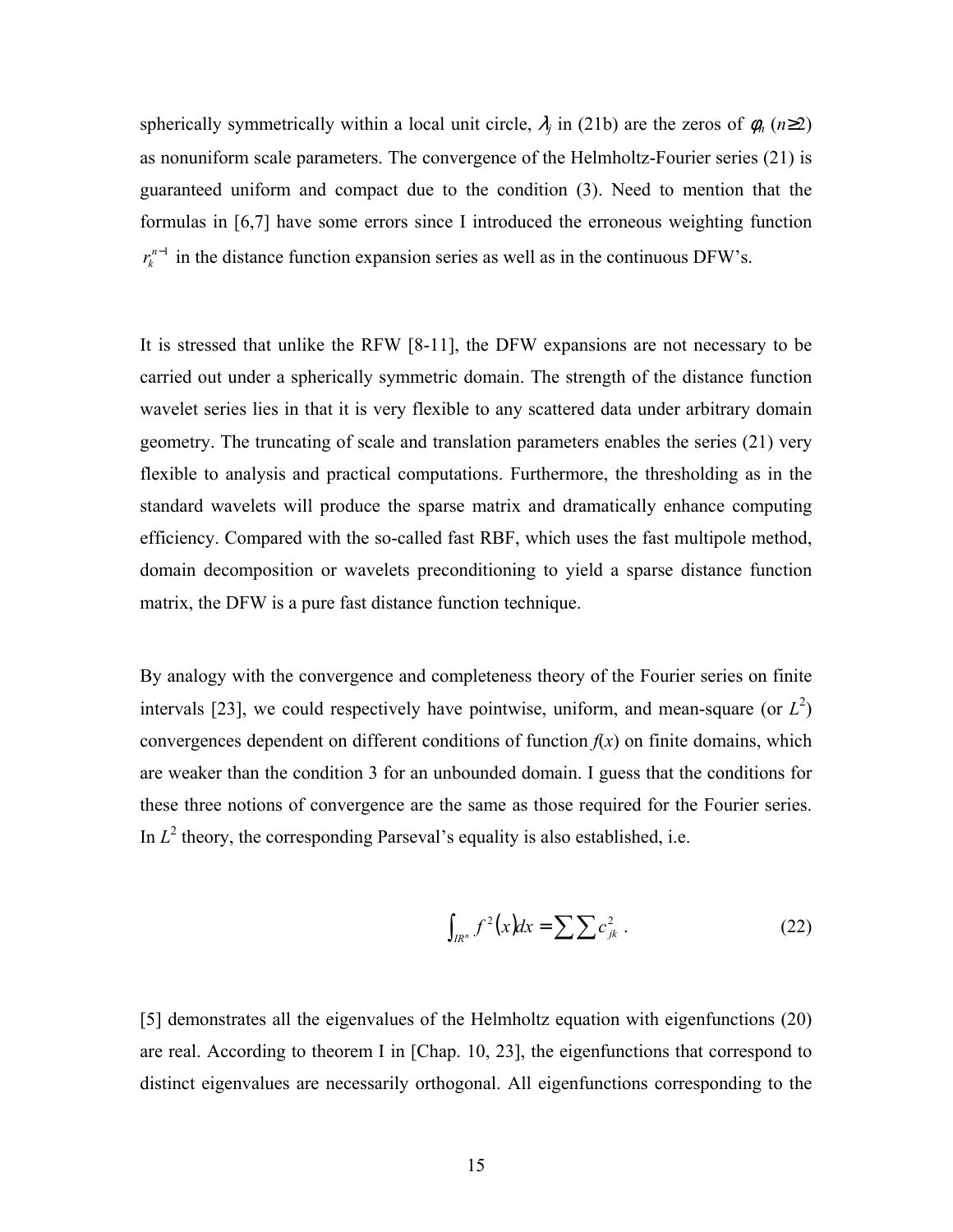same eigenvalue may be chosen to be orthogonal. Therefore, the evaluation of the expansion coefficients could be easily accomplished via the orthogonality relationships. In addition, due to theorem II in [Chap. 11, 23], the eigenfunctions are complete in the  $L^2$ sense for both the Dirichlet and Neumann problems.

#### **3.3. Edge effect and Fourier and HF series variants**

Now comes to discuss the so-called edge effect. Consider the Fourier series approximation of an one-dimension pointwise continuous function  $Q(x)$ 

$$
Q(x) = A_0/2 + \sum_{k=1}^{\infty} A_k \cos \frac{k\pi x}{l} + B_k \sin \frac{k\pi x}{l}, \quad x \in [a, b],
$$
 (23)

where  $l = b-a$ . If  $Q(a) \neq 0$  and  $Q(b) \neq 0$  or  $Q(x)$  dose not satisfy some periodic boundary condition, the notorious edge effect for functions under finite domain will lead to much worse interpolation accuracy around boundary points than in central region. One solution is to augment additional terms, i.e.

$$
Q(x) = Q(a) + \frac{x - a}{l} (Q(b) - Q(a)) + \sum_{k=1}^{\infty} B_k \sin \frac{k\pi (x - a)}{l}, \quad x \in [a, b].
$$
 (24)

It is obvious that the calculation of the Fourier coefficients in (24) can be done very efficiently via orthogonality as in the standard Fourier series interpolation. On the other hand, if we know the first order derivative values at both boundary points, we have

$$
Q(x) = xQ'(a) + \frac{x^2/2 - ax}{l}(Q'(b) - Q'(a)) + \sum_{k=0}^{\infty} A_k \cos \frac{k\pi(x-a)}{l}, \quad x \in [a,b],
$$
 (25)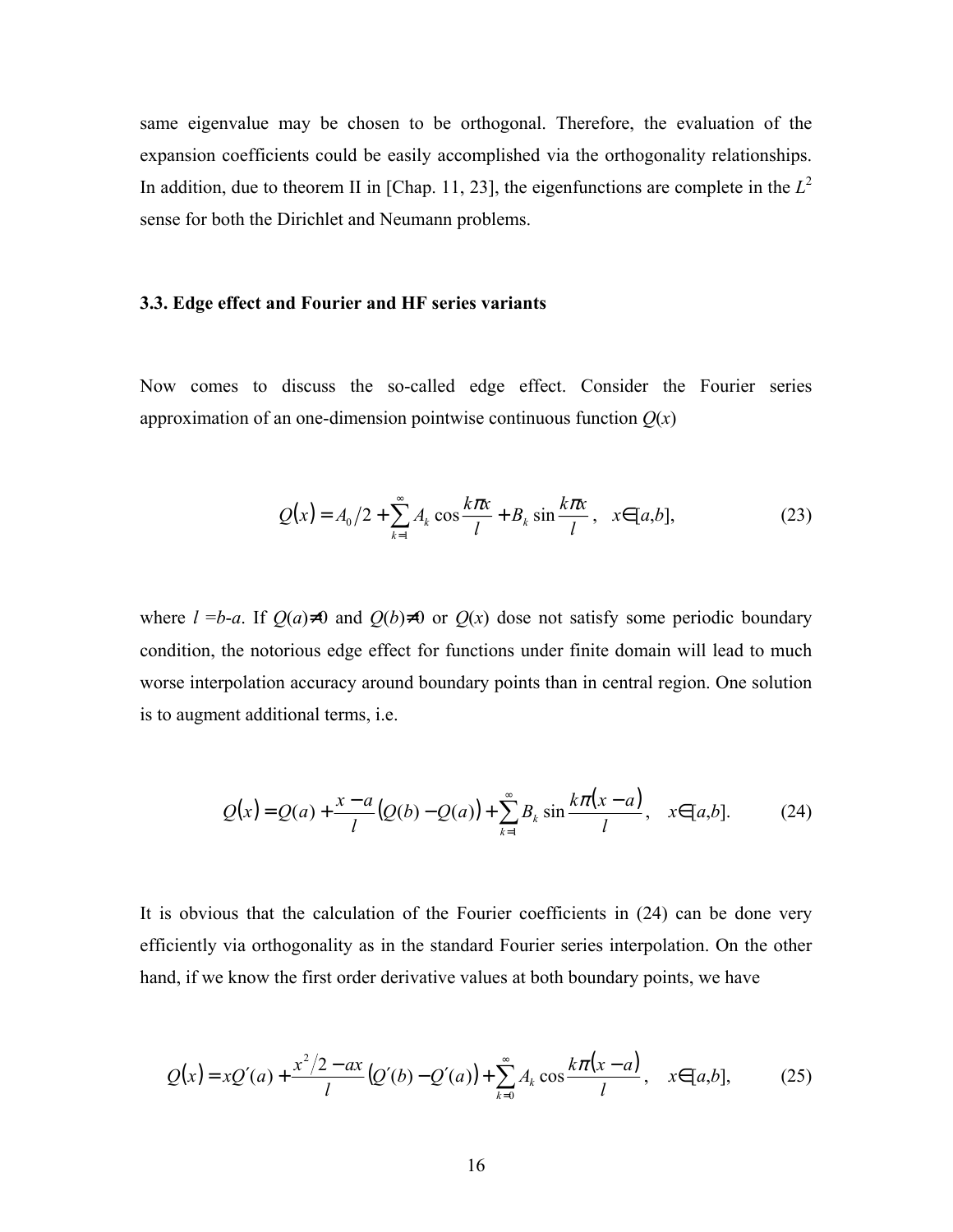where the prime denotes the first order derivative. Combining (24) and (25), we have

$$
Q(x) = Q(a) + \frac{x-a}{l} (Q(b) - Q(a)) + xQ'(a) + \frac{x^2/2 - ax}{l} (Q'(b) - Q'(a))
$$
  
+ 
$$
\sum_{k=0}^{\infty} A_k \cos \frac{2k\pi(x-a)}{l} + B_k \sin \frac{2k\pi(x-a)}{l}
$$
  $x \in [a,b]$ . (26)

The right-hand polynomial terms in (26) could be considered as the boundary integral terms in terms of the Green second identity (pp. 141, [23]). The Fourier series (24), (25) and (26) eliminate the edge effect. For the detailed description of the relationship between the eigenfunctions and boundary conditions see the chapter 4 of [23]. The above augmented polynomial can also apply to the standard wavelet interpolation for removing the related edge effect.

The edge effect also occurs in the Helmholtz Fourier series (21). Therefore, we should modify (21) as we just did for the Fourier series. To do this, we observe that (21b) is actually an eigenfunctions expansion of the Helmholtz equation

$$
\nabla^2 f_j(x) + \lambda_j^2 f_j(x) = 0, \qquad (27)
$$

where  $f_i(x)$  is the spectrum component of function  $f(x)$  under each different scale. As in the preceding Fourier cases, we begin with the Dirichlet problems. With nonzero Dirichlet boundary conditions,  $f(x)$  is split into two parts

$$
f(x) = f_0(x) + \sum_{j=1}^{\infty} f_j(x),
$$
 (28)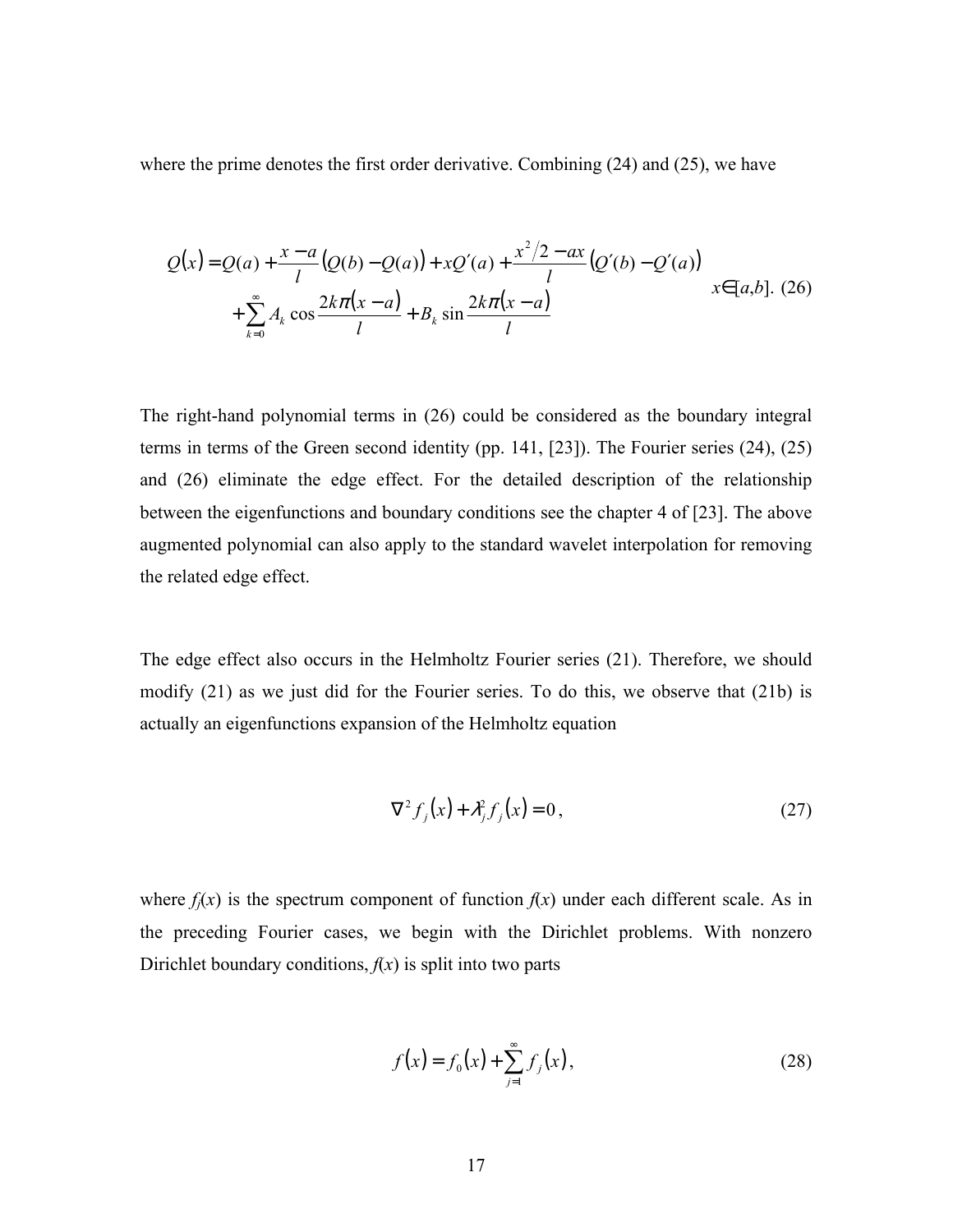where  $f_0(x)$  and the sum term respectively represent the solutions corresponding to nonzero boundary condition and zero boundary condition. Since  $f_0(x)$  is related to zero eigenvalue, the corresponding Helmholtz equation degenerates into a Laplace equation

$$
\nabla^2 f_0(x) = 0\tag{29}
$$

with the nonzero Dirichlet boundary condition. In terms of the Green second identity, we have

$$
f_0(x) = \int_{S^{n-1}} \left\{ \frac{\partial f(x_j)}{\partial n} u_L^* \left( \left\| x - x_j \right\| \right) - f(x_j) \frac{\partial u_L^* \left( \left\| x - x_j \right\| \right)}{\partial n} \right\} dx_j, \tag{30}
$$

where  $u_L^*$  is the Laplacian fundamental solution and  $S^{n-1}$  are the surface of finite domains. The Neumann boundary data in (30) can be easily evaluated by the boundary element method (BEM), and then  $f_0(x)$  at any location can be calculated via (30). The boundary knot method [5] is also an alternative to the BEM for this task. The HF series (21b) is modified as

$$
f(x) = f_0(x) + \sum_{j=1}^{\infty} \sum_{k=1}^{\infty} \beta_{jk} \phi_n(\lambda_{\beta} \|x - x_k\|), \qquad n \ge 2,
$$
 (31)

where the nonzero eigenvalue  $\lambda_{\beta j}$  are calculated with zero Dirichlet boundary condition.

$$
\det \{\phi_n \big(\lambda_\beta \|x_i - x_k\|\big) \} = 0, \qquad n \ge 2. \tag{32}
$$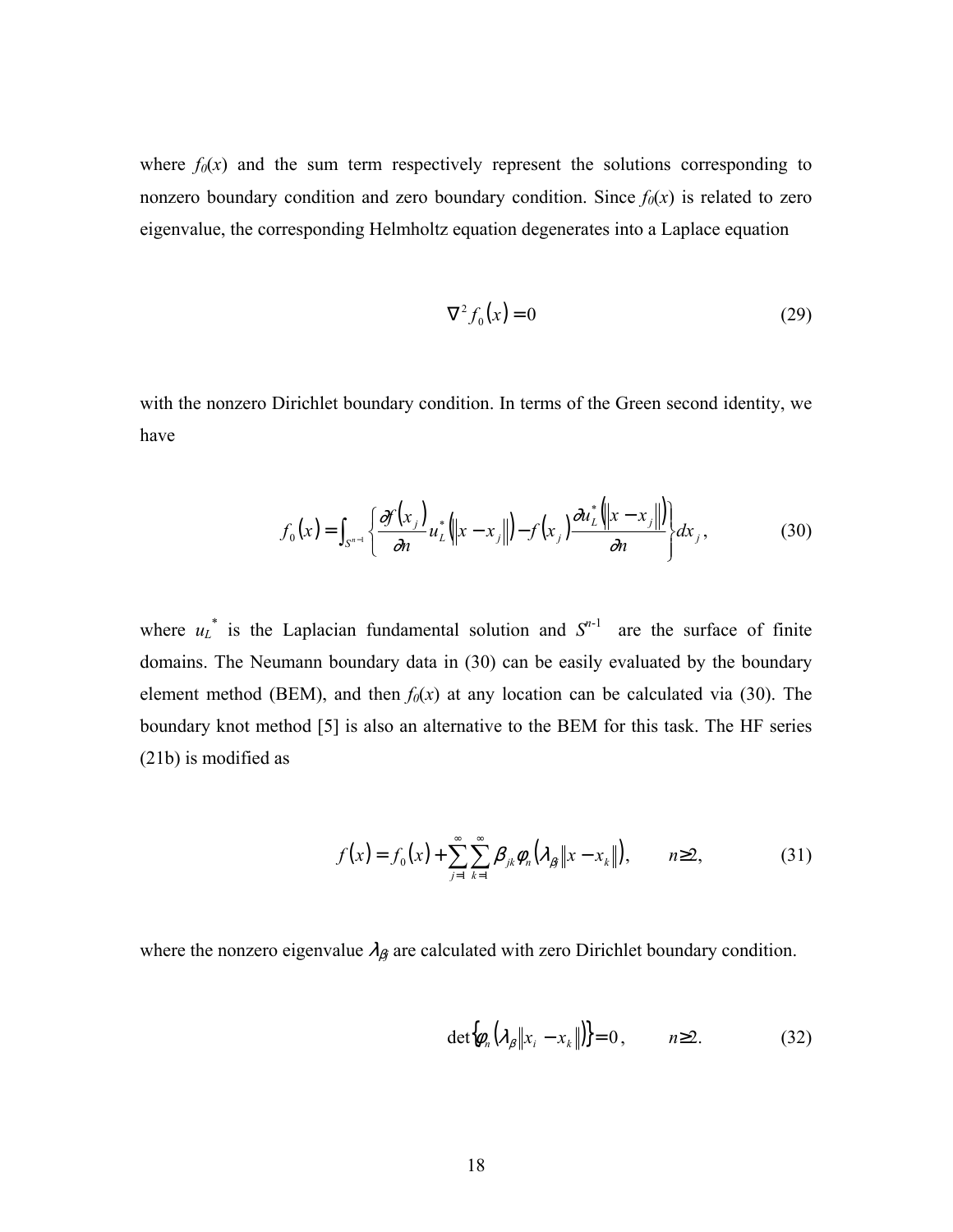For a detailed description of a more efficient BKM scheme calculating  $\lambda_{\beta}$  see [5]. For brevity, we do not touch on the 1D HF series (21a) too. The expansion coefficients in (31) can be efficiently calculated via the orthogonality of eigenfunctions

$$
\beta_{jk} = \frac{\int_{\Omega} \left[ f(x) - f_{p}(x) \right] \phi_{n} \left( \lambda_{\beta} \| x - x_{k} \| \right) dx}{\int_{\Omega} \phi_{n} \left( \lambda_{\beta} \| x - x_{k} \| \right)^{2} dx}.
$$
\n(33)

(33) also resembles another way handling inhomogeneous boundary data, which uses the expansion expression of nonzero boundary values and evaluates the inhomogeneous effect at each scale separately (pp. 141, [23]).

On the other hand, considering the inhomogeneous Neumann boundary conditions, we have expansion series

$$
f(x) = f_0(x) + \sum_{j=1}^{\infty} \sum_{k=1}^{\infty} \alpha_{jk} \phi_n(\lambda_{\alpha j} || x - x_k ||), \qquad n \ge 2.
$$
 (34)

Here the difference is that the Neumann boundary data are known and the Dirichlet boundary data in (30) need to be evaluated here via the BEM or BKM. Another distinction is in the evaluation of eigenvalues, namely, we have

$$
\det \left\{ \frac{\partial \phi_n \big( \lambda_\alpha \big\| x_i - x_k \big\| \big)}{\partial n_i} \right\} = 0, \quad n \ge 2. \tag{35}
$$

The corresponding expansion coefficient can be evaluated via the orthogonality as (33).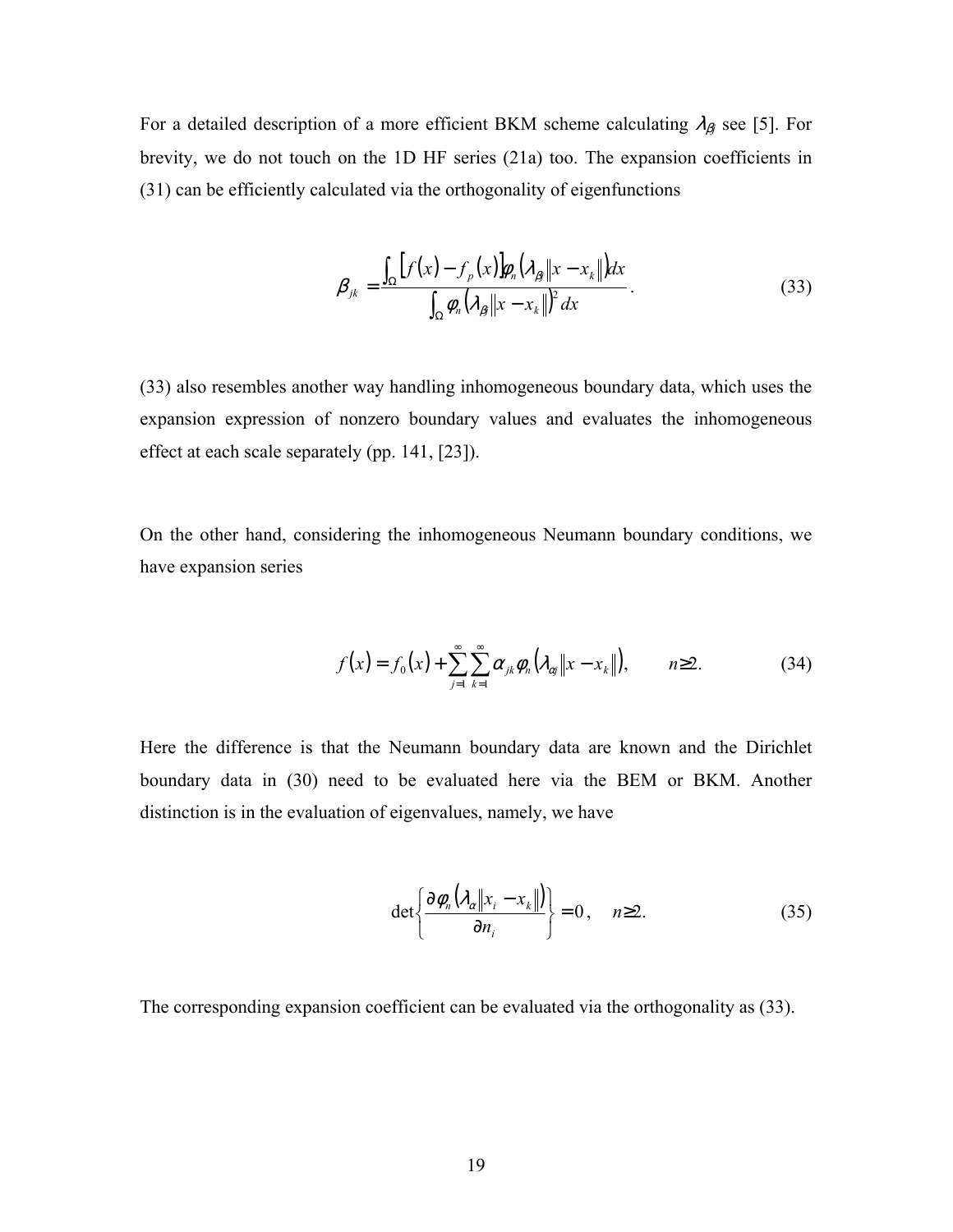Consider both the inhomogeneous Dirichlet and Neumann boundary data simultaneously we have expansion series

$$
f(x) = f_0(x) + \sum_{j=1}^{\infty} \sum_{k=1}^{\infty} \alpha_{jk} \phi_n(\lambda_{\alpha j} \|x - x_k\|) + \beta_{jk} \phi_n(\lambda_{\beta j} \|x - x_k\|), \qquad n \ge 2, \quad (36)
$$

As an alternative way, we can create a different basis function for the inhomogeneous Dirichlet boundary data from that for the inhomogeneous Neumann data.  $q_n$  in (19b) is an ideal choice, but since  $q_n$  is singular at the origin we could not use it. Instead, the following expansion is suggested:

$$
f(x) = f_0(x) + \sum_{j=1}^{\infty} \sum_{k=1}^{\infty} \beta_{jk} \phi'_n(\lambda_{\beta} \| x - x_k \|), \qquad n \ge 2,
$$
 (37)

where the prime denotes the first order derivative of  $\phi_n$  with respect to  $r_k$ . Note that  $\phi'_n$  is employed as the basis function instead of  $\phi_n$  in (31) since the former has the zero root while the latter has not.  $\phi'_n$  is infinitely differential as  $\phi_n$ . Similar to (32), the nonzero eigenvalues  $\lambda_{\beta j}$  are calculated with zero Dirichlet boundary condition.

$$
\det \{\phi_n'(\lambda_\beta \|x_i - x_k\|\} = 0, \qquad n \ge 2. \tag{38}
$$

The expansion coefficients in (37) can be efficiently calculated via the orthogonality. For general cases, we can combine (34) and (37) to produce

$$
f(x) = f_0(x) + \sum_{j=1}^{\infty} \sum_{k=1}^{\infty} \alpha_{jk} \phi_n(\lambda_j \|x - x_k\|) + \beta_{jk} \phi_n'(\lambda_j \|x - x_k\|), \ \ n \ge 2. \tag{39}
$$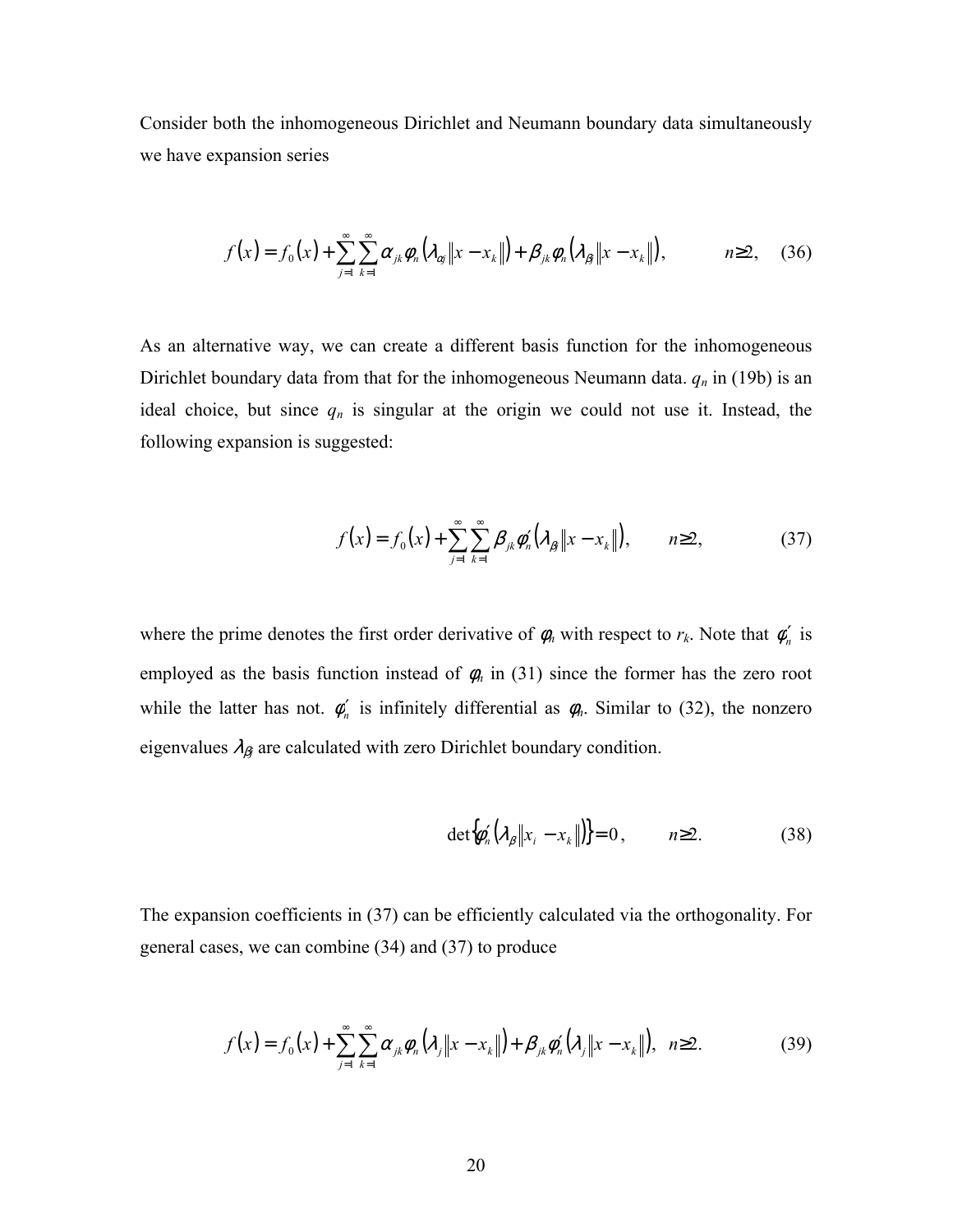The eigenvalues  $\lambda$  can be calculated by

$$
\det \left\{ \frac{\phi_n(\lambda \|x_i - x_k\|)}{\partial \phi_n(\lambda \|x_i - x_k\|)} \cdot \frac{\phi_n'(\lambda \|x_i - x_k\|)}{\partial \phi_n'(\lambda \|x_i - x_k\|)} \right\} = 0, \quad n \ge 2. \tag{40}
$$

 $\phi'_n$  in (39) serves an analogous role as does the sine function in the standard Fourier series. In other words,  $\phi'_n$  acts as a substitute of the singular  $q_n$  in (19b) to constitute a complete pair of nonsingular periodic distance basis functions with φ*n*. For instance, the solutions of the 2D Helmholtz equation are  $J_0$ , the nonsingular Bessel function of the first kind of the zero order, and *Y*0, the singular Bessel function of the second kind of the zero order. The first order derivative of  $J_0$  is minus  $J_1$ , the nonsingular Bessel function of the first kind of the first order. It is observed that  $J_1$  behaves very much like  $Y_0$  except around the origin, where, unlike the latter, the former has no singularity. In fact, both  $J_1$  and  $Y_0$ rapidly tend to be indistinguishable away from the origin. The local maximums and minimums of  $J_0$  and  $J_1$  periodically appear in a staggered way very closely as do the cosine and sine functions. In contrast,  $J_1$  is a skew-symmetric function as sine function, while  $J_0$  is a symmetric function as cosine function.  $J_1$  could act as a suitable replacement of *Y*0. Interestingly, it is also found that *Y*1, the Bessel function of the second kind of the first order, behaves closely as  $-J_0$  off the origin. It is expected that the similar behaviors exist for the solutions of high dimension Helmholtz equation and their derivatives.

Note  $f_0(x)$  in all the above expansion is calculated via (30). Comparing (36) and (39) with (21b), one can note that the former two have the same form of (21a) and (26). Compared with the standard distance function interpolation (e.g. the thin plate spline), it is very clear that all the expansion representations given in this section are the multiscale approximation, while the standard approach is equivalent to the approximation of  $f_0(x)$ . For the window Fourier transform and the HFT in finite domains, the same strategy can be used to avoid the edge effect. It is noted that the HF series and transform may be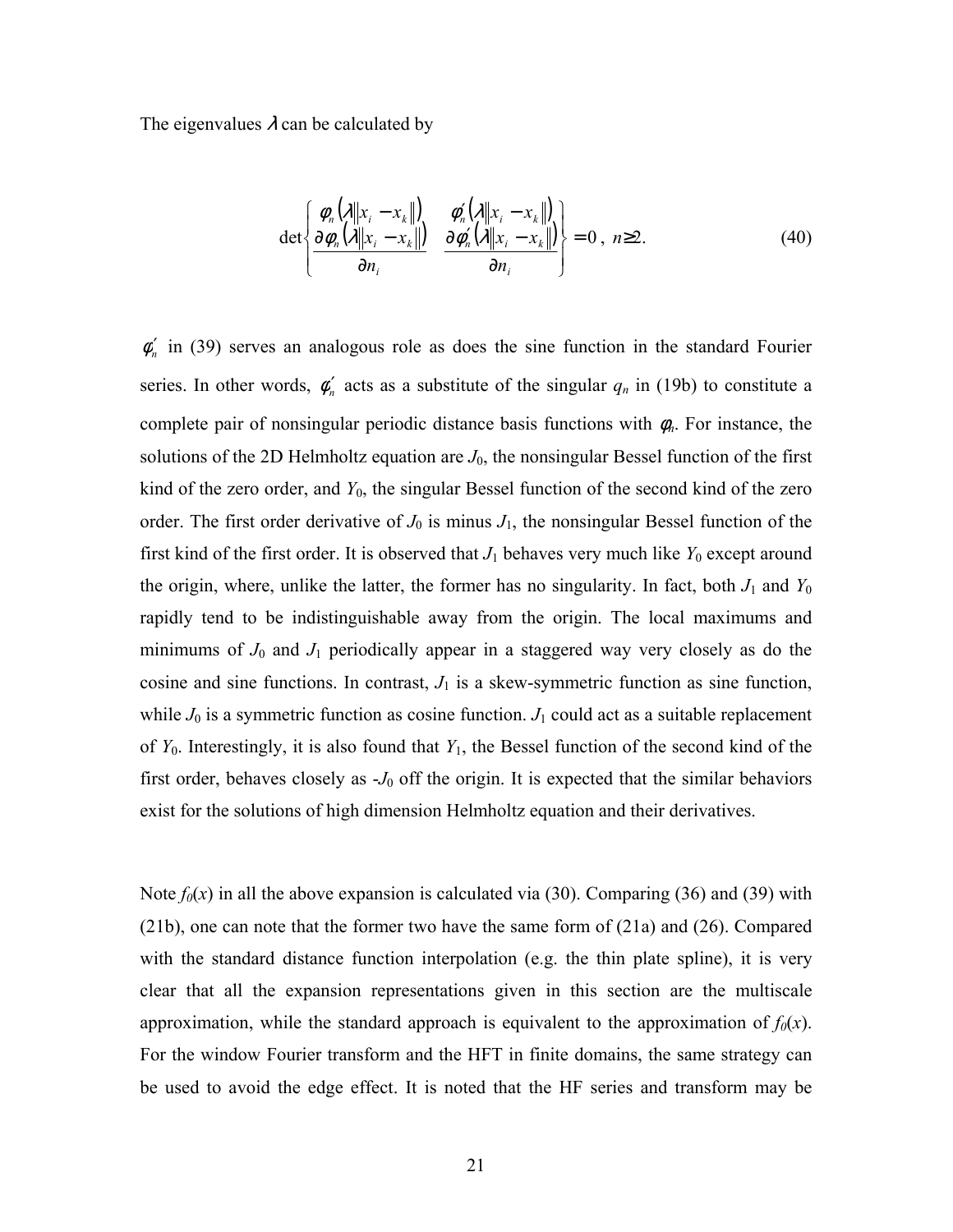understood the distance variable generalization of the Fourier-Bessel series and Hankle transform, both of which use the coordinate variable for cylindrically symmetric domain problems.

## **3.4. Variants of Helmholtz-Fourier transform**

The limiting form of (31) and (34) could be

$$
f(x) = f_0(x) + \int_0^{+\infty} \int_{\Omega} \frac{\int_{\Omega} [f(x) - f_0(x)] \phi_n(\lambda \|x - x_k\|) dx}{\int_{\Omega} \phi_n(\lambda \|x - x_k\|)^2 dx} \phi_n(\lambda \|x - x_k\|) dx_k d\lambda. \tag{41}
$$

Thus, we have the HF J transform in finite domains

$$
F(\lambda, x_k) = \frac{1}{C_J} \int_{\Omega} [f(x) - f_0(x)] \phi_n(\lambda \|x_k - x\|) dx
$$
 (42a)

and

$$
f(x) = f_0(x) + \int_0^{+\infty} \int_{\Omega} F(\lambda, x_k) \phi_n(\lambda \| x - x_k \|) dx_k d\lambda,
$$
 (42b)

where

$$
C_J = \int_{\Omega} \phi_n \left( \lambda \| x - x_k \|^2 \right) dx. \tag{43}
$$

In the cases domain  $\Omega$  in (42) and (43) is infinite, we have

$$
F(\lambda, x_k) = \frac{1}{C_J} \int_{\Omega} f(x) \phi_n(\lambda \| x_k - x \|) dx
$$
 (44a)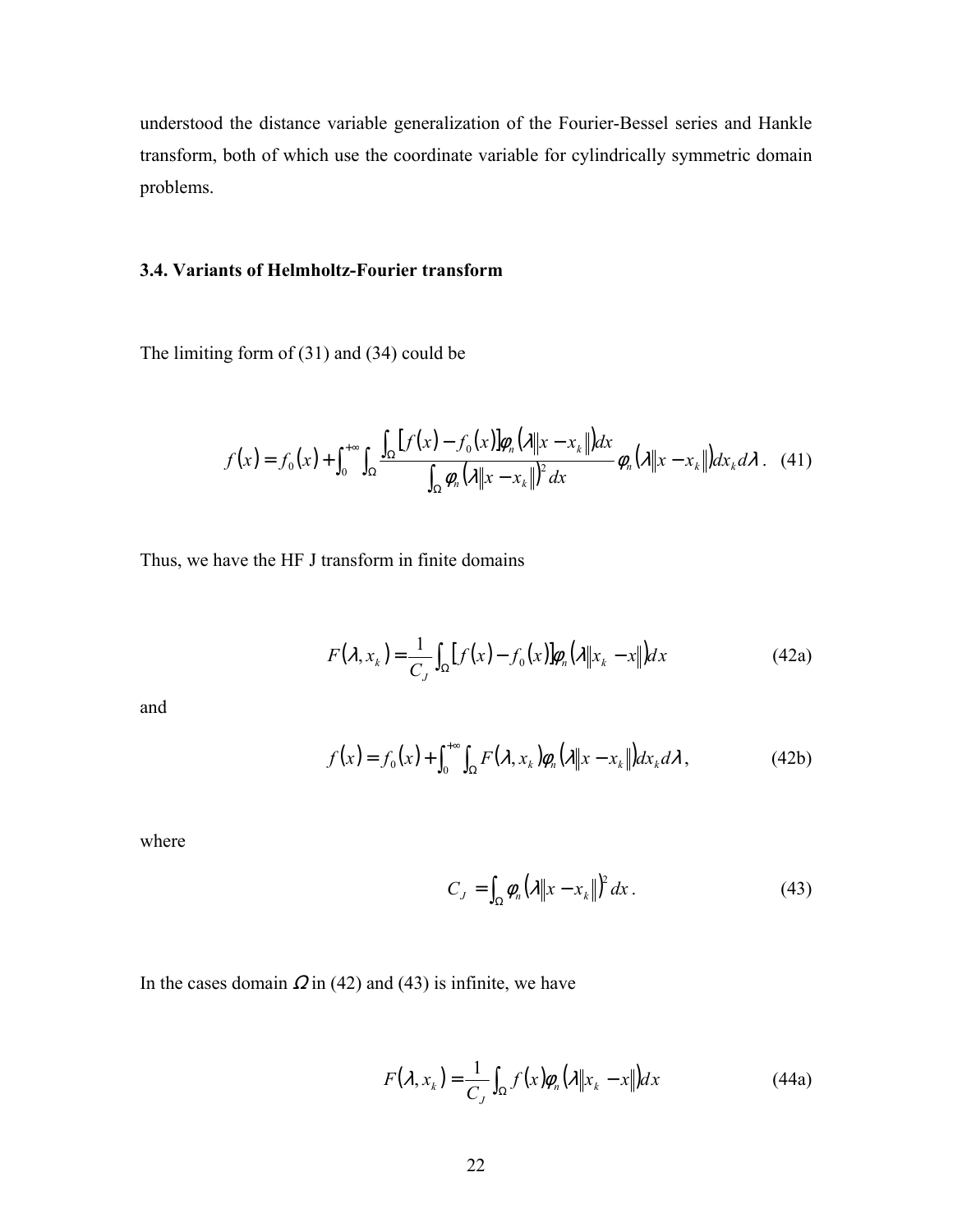and

$$
f(x) = \int_0^{+\infty} \int_{\Omega} F(\lambda, x_k) \phi_n(\lambda \| x - x_k \|) dx_k d\lambda.
$$
 (44b)

 $f_0(x)$  is removed here since  $f(x)$  tends to zero at infinity.

In order to construct the integral transform corresponding to the HF series (39), we create the complex basis function

$$
\boldsymbol{\psi}_n(\lambda \|\boldsymbol{x} - \boldsymbol{x}_k\|) = \boldsymbol{\varphi}_n'(\lambda \|\boldsymbol{x} - \boldsymbol{x}_k\|) - i \boldsymbol{\varphi}_n(\lambda \|\boldsymbol{x} - \boldsymbol{x}_k\|), \tag{45}
$$

where  $\overline{\psi}_n$  complies with the divergence theorem (15) and  $\psi_n$  satisfies the Sommerfeld condition (16). Thus, the infinite domain integral transform can be written as

$$
F(\lambda, x_k) = \int_{\Omega} f(x) \overline{\psi_n(\lambda \|x_k - x\|)} dx
$$
 (46a)

and

$$
f(x) = \frac{1}{C_{\psi}} \int_0^{+\infty} \int_{\Omega} F(\lambda, x_k) \psi_n(\lambda \| x - x_k \|) dx_k d\lambda.
$$
 (46b)

#### **3.5. Helmholtz-Laplace transform**

It is noted that as with the Fourier transform, many important functions may not satisfy the condition (3) or the Green existence condition for the DFW Helmholtz-Fourier transform. We also know well that the Laplace transform, based on the coordinate variable solution of the 1D modified Helmholtz equation, is applicable to many more functions because of the rapid exponential decay of its kernel function. Similarly, by using the distance function solution of the modified Helmholtz equation, the Helmholtz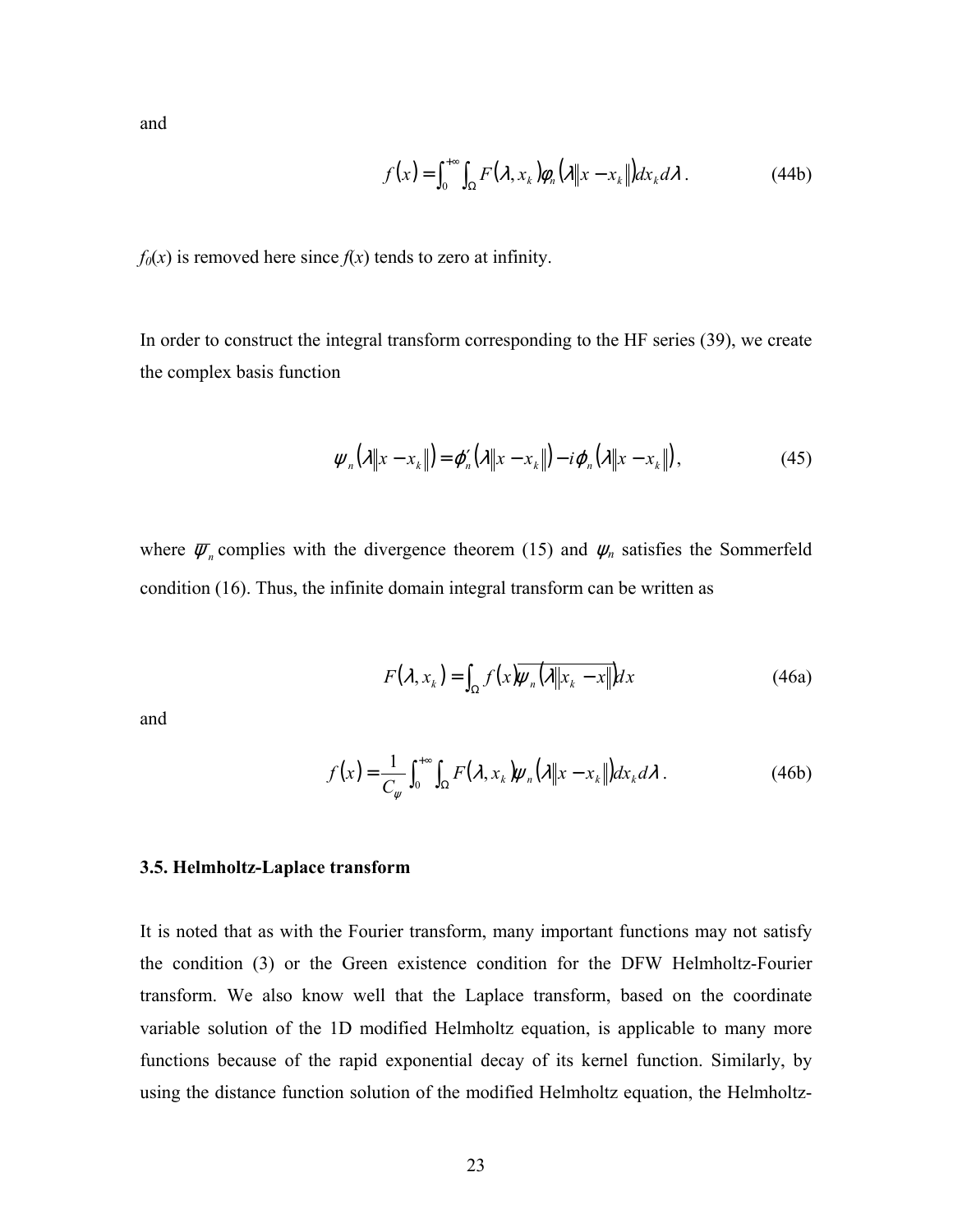Laplace transform (HLT) [5-7] is developed to accommodate many more functions. The modified Helmholtz equation is given by

$$
\nabla^2 u - \mu^2 u = \begin{cases} \Delta_i, & \text{in } \Omega, \\ 0, & \text{in } \Omega. \end{cases}
$$
 (47)

where domain  $\Omega$  can be unbounded or bounded with or without boundary conditions. Its solutions can be written as

$$
w_1(\mu r_k) = \frac{\mu^{1/2}}{2} e^{-\mu r_k},
$$
\n(48a)

$$
w_n(\mu r_k) = \frac{\mu^{n-1/2}}{2\pi} \left(2\pi\mu r_k\right)^{-(n/2)+1} K_{(n/2)-1}(\mu r_k), \quad n \ge 2; \tag{48b}
$$

$$
\hat{w}_1(\mu r_k) = \frac{\mu^{1/2}}{2} e^{\mu r_k}, \qquad (49a)
$$

$$
\hat{w}_n(\mu r_k) = \frac{\mu^{n-1/2}}{2\pi} \left(2\pi\mu r_k\right)^{-(n/2)+1} I_{(n/2)-1}(\mu r_k), \quad n \ge 2,
$$
\n(49b)

where *I* denotes the modified Bessel function of the first kind which grows exponentially as  $r_k \rightarrow \infty$ . In contrast, the function *K* decays exponentially. Note that (48) are the solution of both external (outcoming radiation field) and interior (incoming radiation field) problems, while the general solutions (49) are but the solution of interior problems. The fundamental solutions (48) are thus chosen as the wavelet basis function. In terms of (3), we have requirements on expressible functions:

1)  $f(x)$  is piecewise continuous;

2) 
$$
\int_{I R^n} |f(x) w_n(\sigma \|x - x_k\|) dx_k \neq 0 \prec \infty
$$
, where  $\sigma$  is a constant.

The corresponding distance function wavelet transform is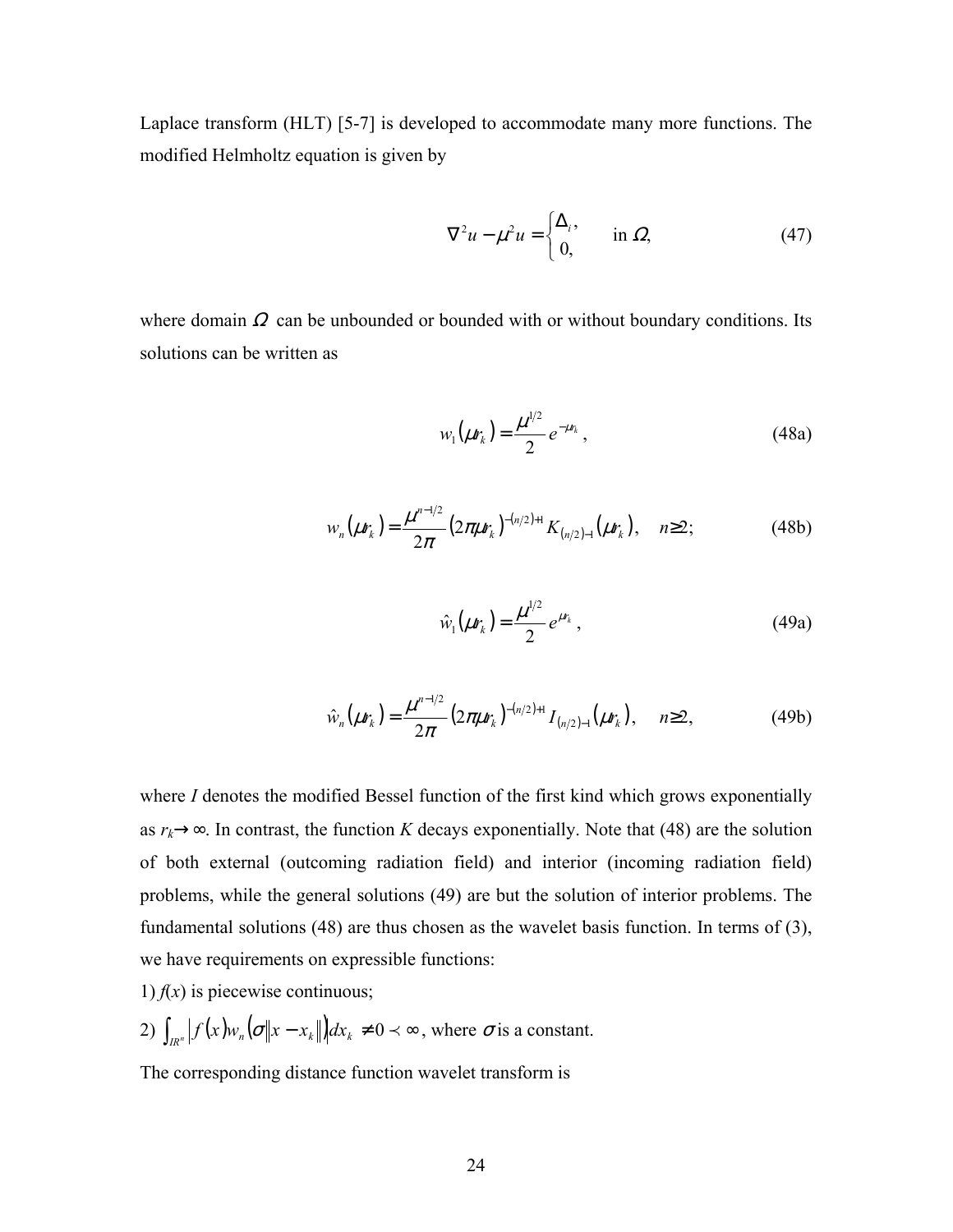$$
L(\mu, \xi) = \int_{R^n} f(\eta) w_n \left( \mu \| \xi - \eta \| \right) d\eta, \quad \text{Re}(\mu) > \sigma. \tag{50a}
$$

The scale parameter  $\mu$  can also be a complex number as in the Laplace transform. I contemplate that the inverse HLT can be evaluated in the very similar way as for the inverse Laplace transform [26], i.e.

$$
f(x) = \frac{1}{C_w} \int_{\gamma - i\infty}^{\gamma + i\infty} \int_{I R^n} L(\mu, \xi) \hat{w}_n(\mu \| x - \xi \|) d\xi d\mu, \qquad \gamma > \sigma. \tag{50b}
$$

The related Dirichlet conditions on function  $f(x)$  [23,26] may apply to the HLT too. The Kontorovich-Lebedev transform [26], which uses the coordinate variable solution of the modified Bessel equation, may be seen as a special case of the present HLT.

It is also possible to construct the finite Helmholtz-Laplace series via the nonsingular general solution (49) as did the preceding Helmholtz-Fourier series. The series is a counterpart of the Dirichlet series or the Z-transform of coordinate variable. For brevity, the details are omitted here.

#### **3.6. A dimension-dependent function for Helmholtz solutions**

Going back to (13), one can clearly notice that with the coordinate variable instead of the distance variable, the 1D Helmholtz-Fourier transform degenerates into the classic Fourier transform. Thus, it is fair to say that the Fourier transform is a special case of the general HFT. Similarly, we can find that the Laplace transform belongs to the general Helmholtz-Laplace transform. Both the Fourier and Laplace transforms have long been heavily used in a very broad field of science and engineering. Engineers and scientists alike have got accustomed to their simple exponential function expression. It is observed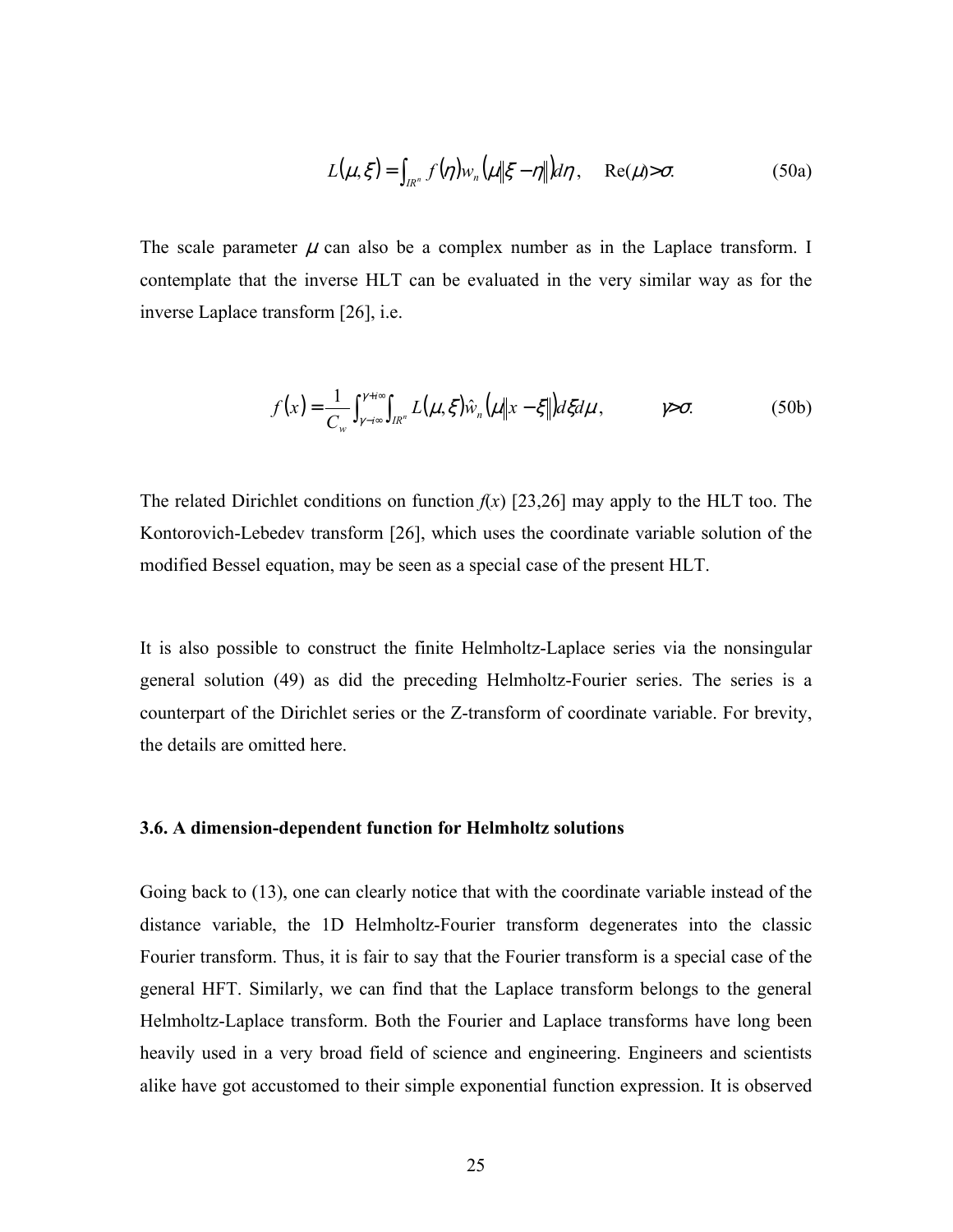that the modified Bessel function of the second kind  $K(x)$  behaves as  $e^{-x}$  with opposite signs. To streamline and simplify the expression of Helmholtz transforms of different dimensions, a dimension-dependent function is introduced

$$
E_n^{-\lambda x} = \begin{cases} \frac{\lambda^{1/2}}{2\pi} e^{-\lambda x}, & n = 1, \\ \frac{\lambda^{n-1/2}}{2\pi} (2\pi \lambda x)^{-(n/2)+1} K_{(n/2)-1}(\lambda x), & n \ge 2, \end{cases}
$$
 (51a)

$$
\hat{E}_n^{\lambda x} = \begin{cases}\n\frac{\lambda^{1/2}}{2\pi} e^{\lambda x}, & n = 1, \\
\frac{\lambda^{n-1/2}}{2\pi} (2\pi \lambda x)^{-(n/2)+1} I_{(n/2)-1}(\lambda x), & n \ge 2,\n\end{cases}
$$
\n(51b)

Observing (18) and (19), it is found that the imaginary and real parts of the complex solutions of the Helmholtz equations of high dimensions exhibit considerable wave behaviour and correspond respectively to cosine and sine functions. It is known [22]

$$
H_{(n/2)-1}^{(1)}(\lambda r_k) = \frac{2}{i\pi} K_{(n/2)-1}(-i\lambda r_k), \qquad (52)
$$

In terms of  $(52)$ , we have

$$
E_n^{i\lambda x} = \begin{cases} \frac{\lambda^{1/2}}{2\pi} (\cos(\lambda x) + i \sin(\lambda x)), & n = 1, \\ \frac{i\lambda^{n-1/2}}{4} (2\pi\lambda x)^{-(n/2)+1} (J_{(n/2)-1}(\lambda x) + i Y_{(n/2)-1}(\lambda x)), & n \ge 2, \end{cases}
$$
(53)

With this new symbolic expression, the HFT (13) is restated as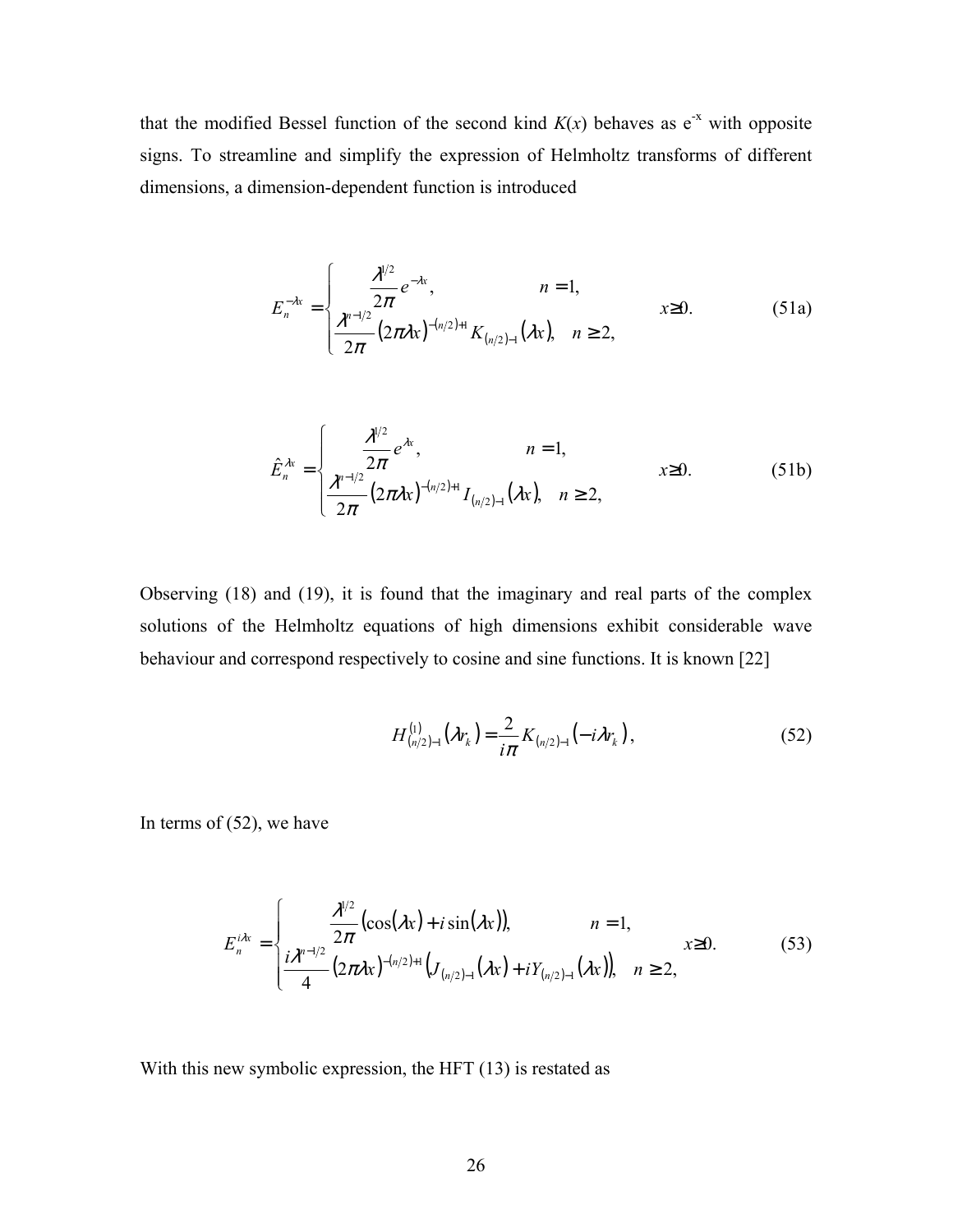$$
F(\omega,\xi) = \frac{1}{\sqrt{C_n}} \int_{I\mathbb{R}^n} f(\eta) E_n^{-i\omega\|\xi-\eta\|} d\eta
$$
 (54a)

and

$$
f(x) = \frac{1}{\sqrt{C_n}} \int_{-\infty}^{+\infty} \int_{IR^n} F(\omega, \xi) E_n^{i\omega \| x - \xi \|} d\xi d\omega.
$$
 (54b)

The HLT (50) is rewritten as

$$
L(s,\xi) = \int_{IR^n} f(\eta) E_n^{-s\|\xi-\eta\|} d\eta, \quad \text{Re}(s) > \sigma \tag{55a}
$$

and

$$
f(x) = \frac{1}{W_n} \int_{\gamma - i\infty}^{\gamma + i\infty} \int_{\mathbb{R}^n} L(s, \xi) \hat{E}_n^{s \| x - \xi \|} d\xi ds, \quad \gamma > \sigma. \tag{55b}
$$

The Helmholtz-Fourier and Helmholtz-Laplace transforms are now expressed in the convenient notational conventions as in the standard Fourier and Laplace transforms.

## **4. Applications**

As an illustrative example, the Helmholtz-Fourier series is employed to evaluate the analytical solutions of the high-dimension homogeneous diffusion problems with homogeneous boundary conditions:

$$
\nabla^2 u = \frac{1}{\kappa} \frac{\partial u}{\partial t}, \qquad x \in \Omega, \tag{56}
$$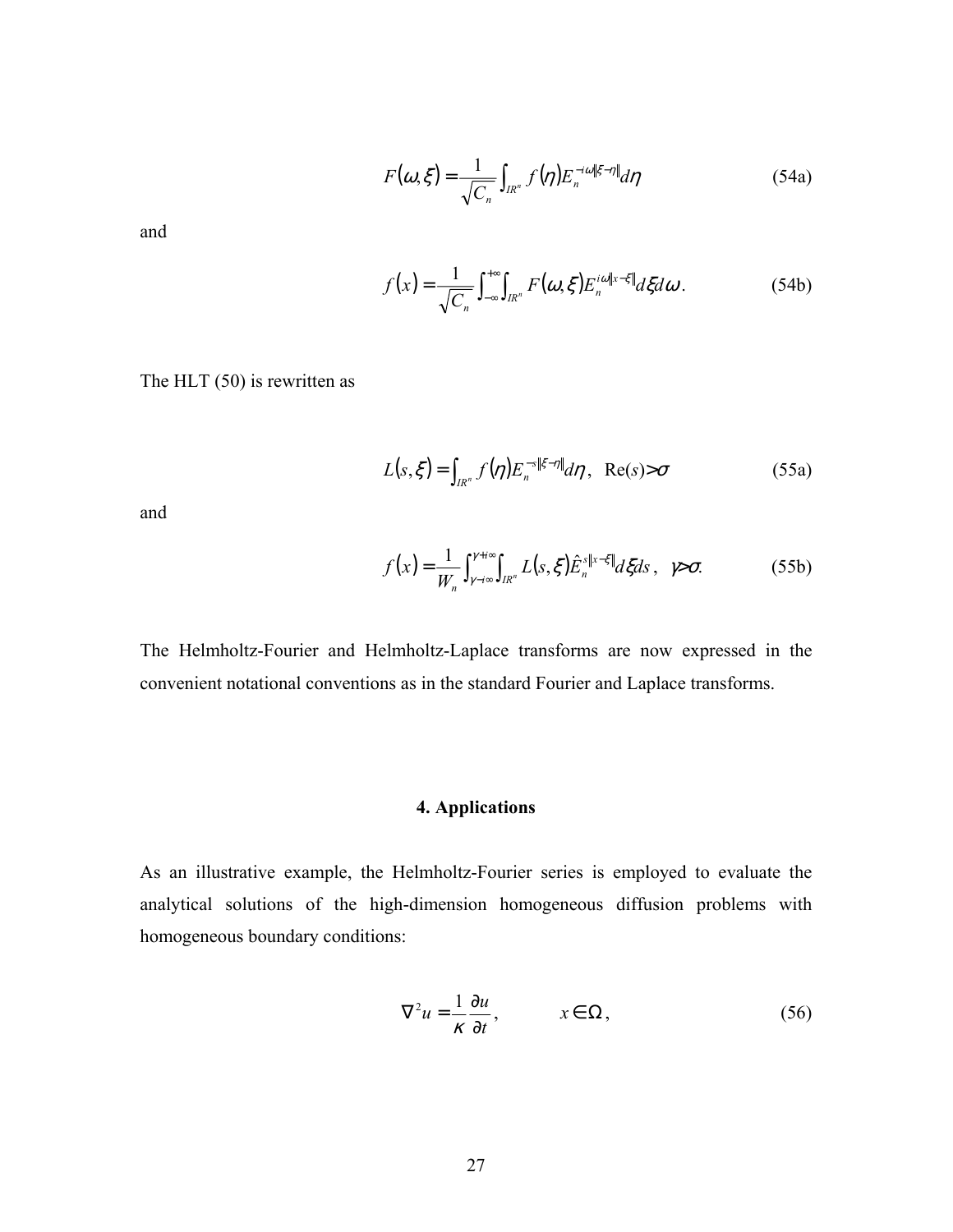$$
\begin{cases}\n u(x,t) = 0, & x \in S_u, \\
 \frac{\partial u(x,t)}{\partial n} = 0, & x \in S_T, \\
\end{cases} \quad t \ge 0,
$$
\n(57)

$$
u(x,0) = R(x), \qquad x \in S,
$$
\n<sup>(58)</sup>

where *n* is the unit outward normal,  $S = S_u \cup S_{\Gamma}$ . By the approach of the separation of variable, we have

$$
\nabla^2 v(x) + \gamma^2 v(x) = 0, \qquad (59)
$$

$$
\frac{dT(t)}{dt} + \kappa \gamma^2 T(t) = 0.
$$
\n(60)

Here  $\gamma$  is the separation constant and actually eigenvalue of the system. In ref. 5, Eq. (16) has a mistype missing  $c^2$ , and  $\sqrt{\lambda}$  in Eqs. (17) and (24) should be  $\lambda$ .

The problem has only nonnegative eigenvalues [23]. For the Robin (radiation) boundary condition ( $\partial u/\partial n + au = 0$ ), the nonnegative eigenvalues holds provided that *a*≥0. The solutions of the present diffusion problem is

$$
u(x,t) = \frac{1}{2}A_0 + \sum_{j=1}^{\infty} A_j e^{-\gamma_j^2 \kappa t} v_j(x),
$$
 (61)

where  $v_i(x)$  are the corresponding eigenfunctions. Since the eigenfunctions must be finite at the origin, scraping the singular part of the solution of the Helmholtz equation does not raise the completeness issue. Therefore, the eigenfunctions are (20). In terms of boundary conditions (57), the eigenvalues of (59) can be efficiently solved by the boundary knot method [17]. For details see ref. [5]. Thus, the solution can be expressed as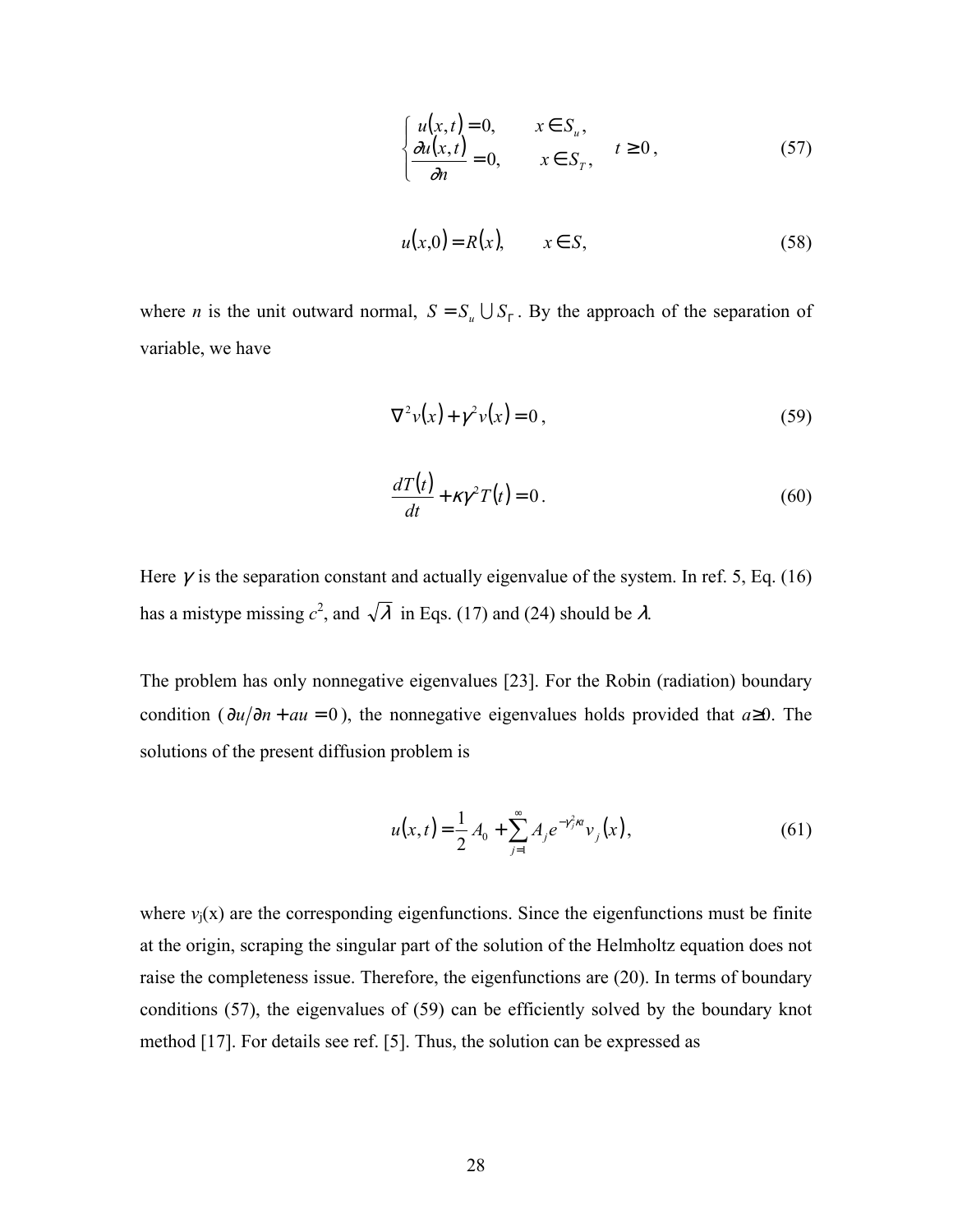$$
u(x,t) = \frac{1}{2}A_0 + \sum_{j=1}^{\infty} \sum_{k=1}^{\infty} A_{jk} e^{-\gamma_j^2 \kappa t} \phi_n(\gamma_j \|x - x_k\|),
$$
 (62)

where  $\phi_n$  are given in (20). The Helmholtz-Fourier series solution (62) is valid for any dimensions and geometry since the approach is independent of dimensionality and geometry. The coefficient  $A_{ik}$  can be determined by the initial condition (58) with the help of the orthogonality of the eigenfunctions [5,27], i.e.

$$
A_{jk} = \frac{\int_{\Omega} R(x)\phi_n(\gamma_j \|x - x_k\|)dx}{\int_{\Omega} \phi_n(\gamma_j \|x - x_k\|)^2 dx}.
$$
 (63)

As far as the author knows, the report is the first attempt to get an analytical solution of diffusion problems with irregular domain of any dimensions. For a detailed solution of a wave equation of arbitrary dimensions and geometry see ref. 5. This solution can easily be extended to diffusion problems with non-homogeneous solution. It is, however, stressed that the present solution cannot be used for problems with time-dependent boundary conditions or for problems in unbounded domains since the separation of variable does not apply to them.

Since the present series solution is wavelets, the Gibbs phenomenon long perplexing the Fourier series is eliminated. By adapting the scaling parameter (dilations) and translat rather than the dyadic multiresolution analysis, we get locally supported refinements both in scale and location. Due to the use of the inseparable distance function, we also avoid using the tensor-product approach for high dimensional problems with irregular geometry. In addition, the present method is essentially meshfree.

#### **5. Anisotropic distance function wavelets and ridgelets**

The radial basis function is found very efficient for many problems [28]. Carlson and Foley [29], however, notice that the isotropic RBFs such as the MQ and TPS do not work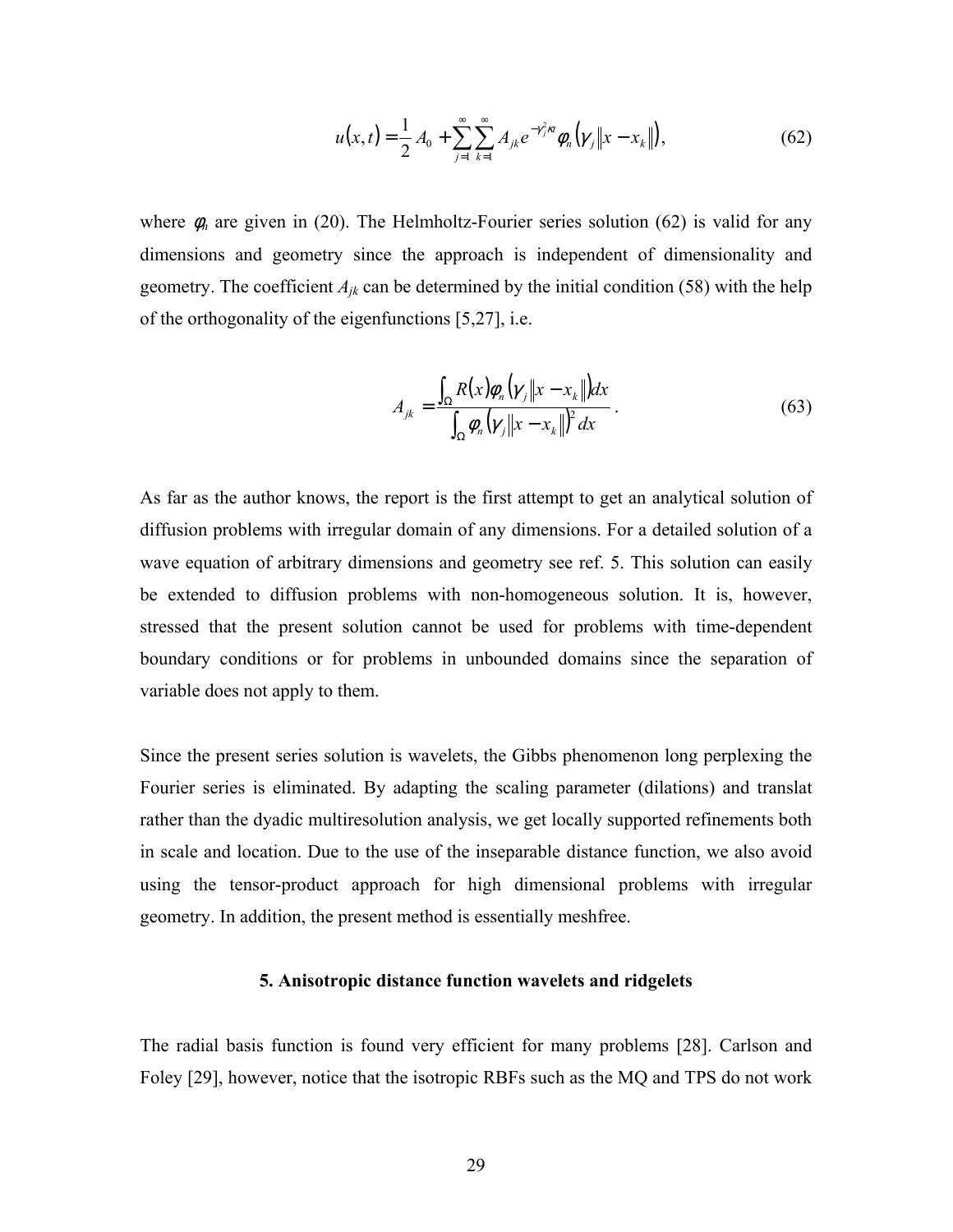well for some so-called track data problems. This kind of problems has the characteristics of preferred direction. In preceding analysis, the isotropic solutions of the Helmholtz equations were used as the wavelet basis function. In the case of dealing with directional data problems, we need to create the anisotropic distance function which is competent to capture the directional property. The solution of the convection-diffusion equation is one of such choices to serve as the DFW basis function [5,6]. The equation is given by

$$
D\nabla^2 u + \vec{v} \bullet \nabla u - ku = \begin{cases} \Delta_i, & \text{in } \Omega, \\ 0, & \text{otherwise} \end{cases}
$$
 (64)

where  $\vec{v}$  denotes velocity vector, *D* is the diffusivity coefficient, and *k* represents the reaction coefficient. The corresponding solutions of translation invariant are

$$
u_1^*(\rho, x - x_k) = \frac{\rho^{1/2}}{2} e^{-\frac{\bar{v} \cdot (x - x_k)}{2D} \rho_k}, \qquad (65a)
$$

$$
u_n^*(\rho, x - x_k) = \frac{\rho^{n-1/2}}{2\pi} e^{-\frac{\bar{v} \cdot (x - x_k)}{2D}} (2\pi \rho r_k)^{-(n/2)+1} K_{(n/2)-1}(\rho r_k), \qquad n \ge 2,
$$
 (65b)

$$
u_1^{\#}(\rho, x - x_k) = \frac{\rho^{1/2}}{2} e^{-\frac{\bar{v}(x - x_k)}{2D} + \rho r_k},
$$
\n(66a)

$$
u_n^{\#}(\rho, x - x_k) = \frac{\rho^{n-1/2}}{2\pi} e^{-\frac{\bar{v} \cdot (x - x_k)}{2D}} (2\pi \rho r_k)^{-(n/2)+1} I_{(n/2)-1}(\rho r_k), \qquad n \ge 2, \tag{66b}
$$

where dot denotes the dot product of two vectors;

$$
\rho = \left[ \left( \frac{|\vec{v}|}{2D} \right)^2 + \frac{k}{D} \right]^{\frac{1}{2}}.
$$
\n(67)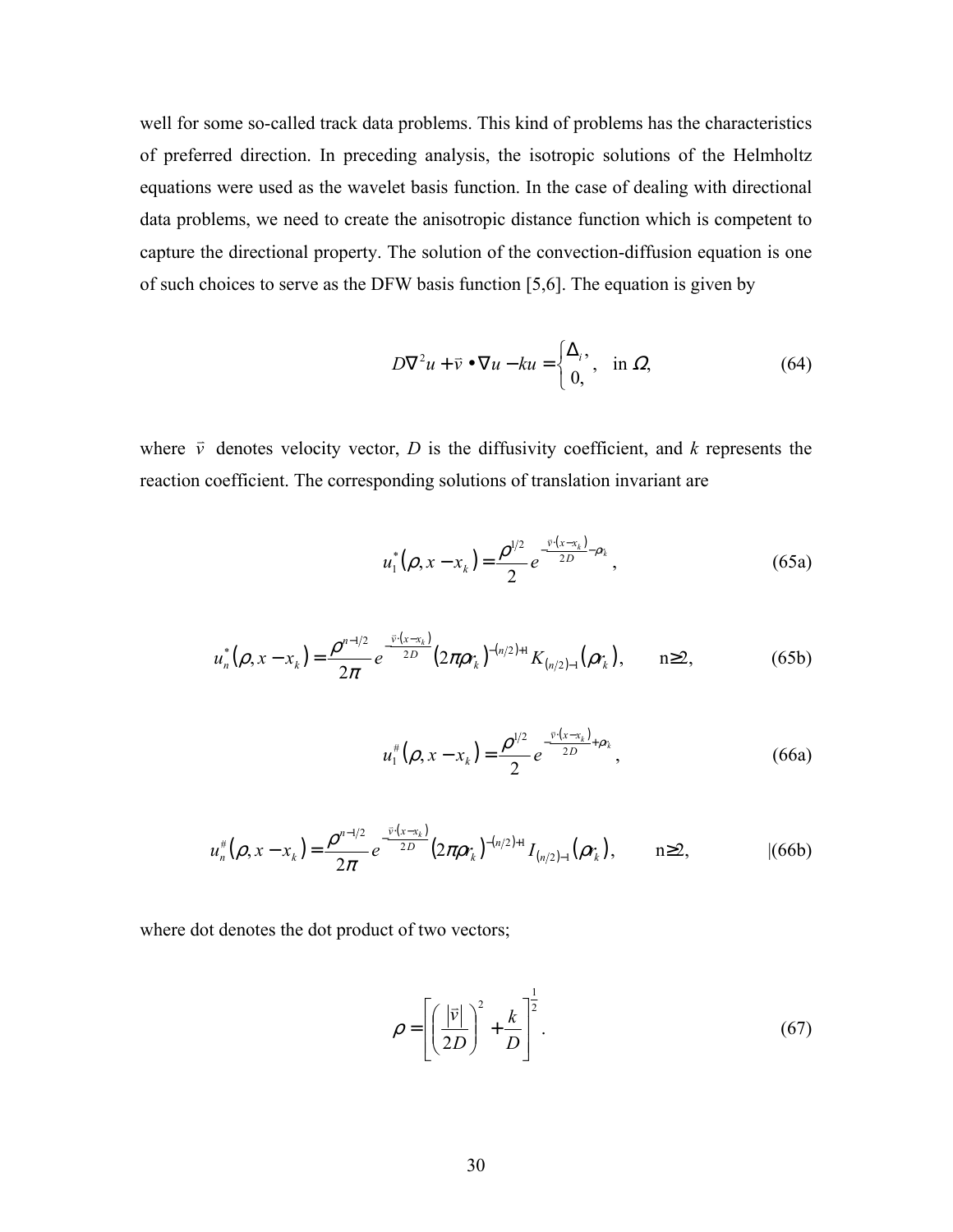Note that both the Euclidean distance variable and the translation distance variable are associated with the present distance function solutions. Thus, the basis functions are anisotropic and not rotational invariant "RBF". (3) or the Green existence condition is the restrictive condition on expressible function of the convection-diffusion DFW transform. The solutions (65) are suitable as the wavelet basis function. We have the corresponding distance function wavelet transform:

$$
F(\rho, \xi) = \int_{I R^n} f(x) u_n^* (\rho, \xi - x) dx.
$$
 (68)

The ridgelets [30] are a variant of the wavelets designed for the processing of line or surface discontinuous data and track data of high dimensions, which play an important role in neural network and machine learning. A ridgelet function series can be stated as

$$
\hat{f}_N(x) = \sum \psi(\alpha \mu x - b),\tag{69}
$$

where  $\alpha$ ,  $\mu$ , and *b* respectively represent the scale, direction, and translate;  $\psi$  is the ridgelet basis function. The DFW (68) could be also seen as the distance function ridgelet transform with a constant direction. It is worth pointing out that the convection-diffusion problems are closely related to phenomena of shock with localized great gradient variations, which precisely fall into the territory of the ridgelets. For varying directional vector  $\vec{v}$ , we rewrite (68) as

$$
F(\kappa,\vec{v},\xi) = \int_{I R^n} f(x) u_n^*(\kappa,\vec{v},\xi - x) dx.
$$
 (70)

Unfortunately, we can not have a ridgelet series by simply discretizing (68) or (70) since multidimensional  $u^*$  has a singularity at the origin. On the other hand, (66b) is nonsingular at the origin and actually infinitely continuous but grow exponentially as *r<sub>k</sub>*→∞. Because a ridgelet series is aimed at handling data or PDEs within bounded domains, the growth at infinity is no longer an issue as in the integral transform on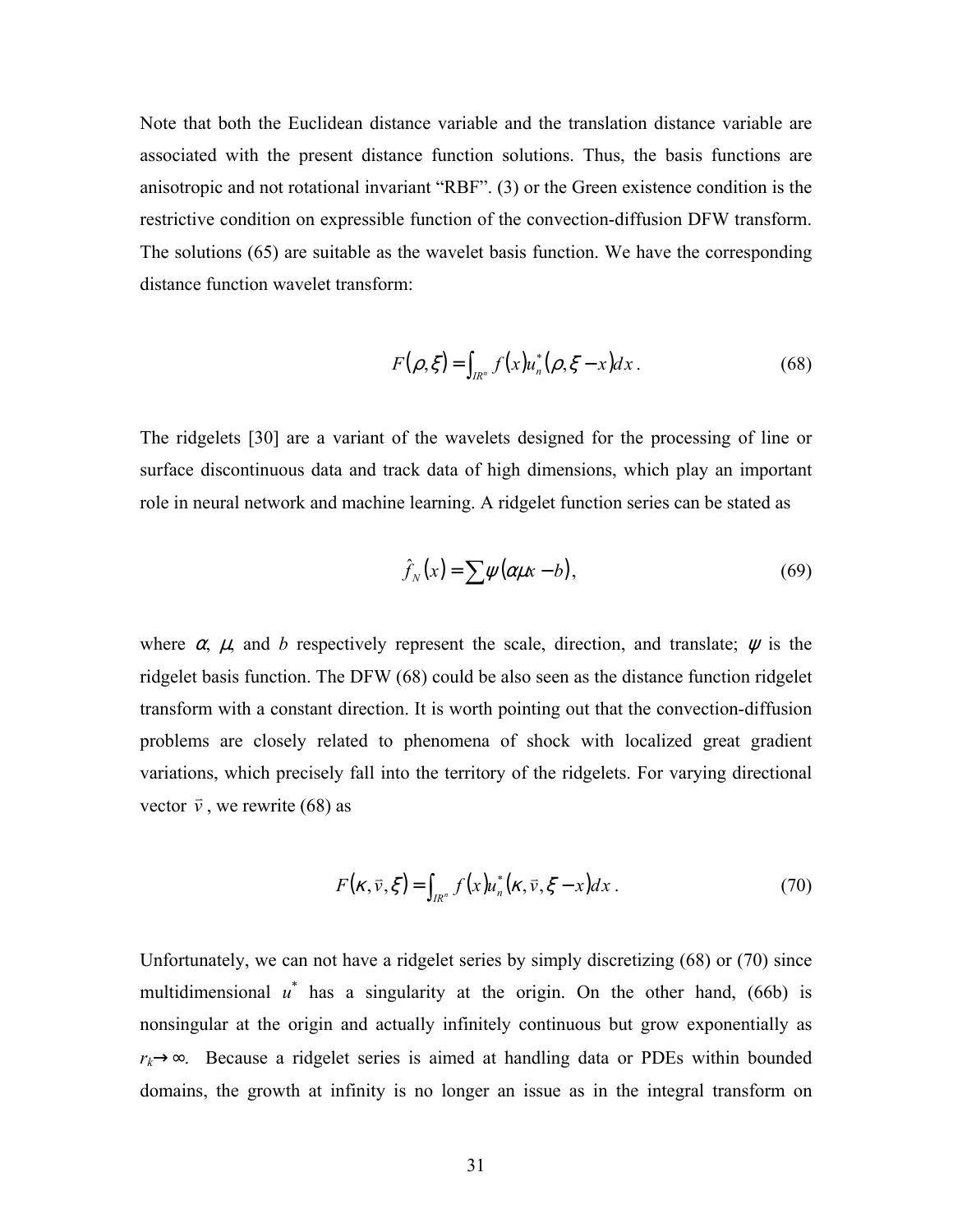unbounded domains, since the expansion terms always remain finite [31] within bounded domains. In practicality, the present author has very successfully applied the expansion series of the general solution (66b) to evaluate some typical convection-diffusion problems on bounded domains with the boundary knot method [13,17]. We can use (66b) as the basis function for creating distance function ridgelet series corresponding to the transforms (68) and (70), respectively,

$$
f(x) = a_0/2 + \sum_{j=1}^{\infty} \sum_{k=1}^{\infty} \alpha_{jk} u_n^{\#}(\rho_j, x - x_k), \qquad n \ge 2,
$$
 (71)

$$
f(x) = a_0/2 + \sum_{i=1}^{\infty} \sum_{j=1}^{\infty} \sum_{k=1}^{\infty} \alpha_{ijk} u_n^{\#} (k_i, \vec{v}_j, x - x_k), \qquad n \ge 2.
$$
 (72)

The completeness and stability of (71) and (72) have no mathematical proof by far. This topic deserves the further research. Another approach is to modify (65b) by multiplying an augment term such as  $r^{n-1}$  to remove the singularity at the origin, which, however, scarifies the orthogonality of PDE solutions. The author observed that the asymptotic behaviors of  $e^{-\rho r_k} I_{(n/2)-1}(\rho r_k)$  and  $e^{\rho r_k} K_{(n/2)-1}(\rho r_k)$  are quite similar. Thus, we suggest the rapid decay monotonic function

$$
Z_n(\rho, x - x_k) = \frac{\rho^{n-1/2}}{2\pi} e^{-\frac{\bar{v} \cdot (x - x_k)}{2D} - 2\rho r_k} (2\pi \rho r_k)^{-(n/2)+1} I_{(n/2)-1}(\rho r_k), \quad n \ge 2
$$
 (73)

as a basis function in (71) and (72) to analyze the unbounded domain problems. It is worth stressing that there are the solutions of other PDEs and kernel functions of integral equations, which are continuous or point, line and surface discontinuous, also suitable in constructing the ridgelet transform and series.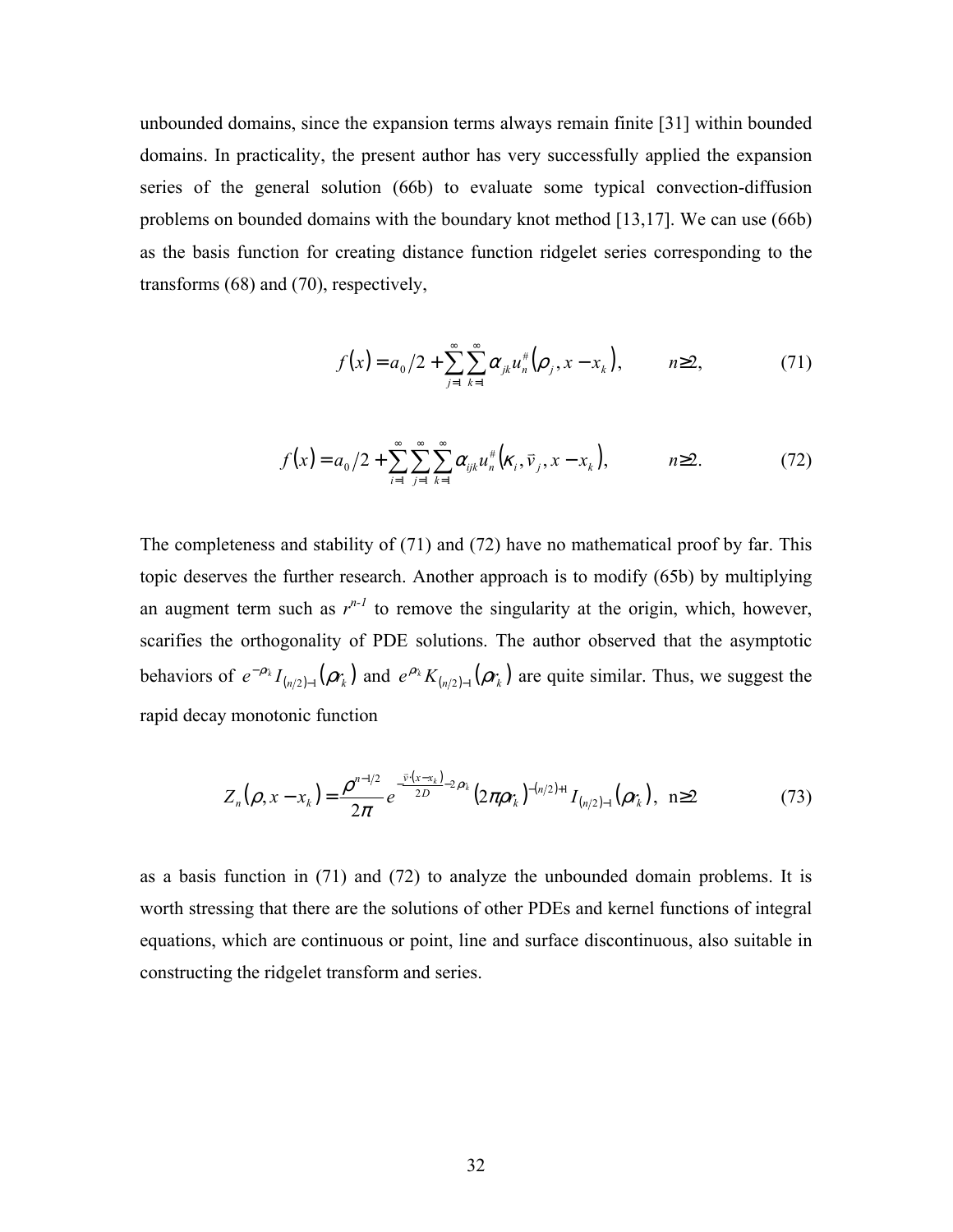#### **6. Some remarks**

The present status of the DFW Helmholtz transforms resembles the immature Fourier's work in the early eighteen century. We are moving into an uncharted territory, where a lot of basic and applied research issues remain yet to be explored. A few things are uncertain for the DFW's, among which are the fast algorithm for Helmholtz-Fourier series and whether the DFW's basis functions are unconditional [32] and lacking of a solid mathematical underpinning.

Ref. 5 made a brief comment on the advances of the RBF wavelets, especially for the socalled pre-wavelets. Very recently, Blu and Unser [33] presented an interesting concept of central functions to connect the RBF and wavelets. These existing works mostly follow the philosophy of developing RBF wavelets via a hierarchy multiresolution spline construction approach, without relating to the solution of PDEs. In contrast, the distance function wavelets using the kernel distance variable solutions of PDEs are not only orthogonal but also infinitely differentiable. Some of them are very compactly supported (e.g. the HLT and the high-dimensional or large scale HFT). Comparing the so-called local trigonometric bases [34] with the Helmholtz Fourier series and transform, we can find that the former is a tedious artificial construction of wavelet basis functions without considering the dimensional effect, while the HF series and transform are a natural simple PDE-based approach.

The DFW's also have certain advantages over the standard spline wavelets such as the popular Daubechies wavelets [21,34]. For instance, the DFW's have a convenient closed form expression, while the standard spline wavelets usually have no such formula (it is defined implicitly through an infinite recursion) [33]. The DFW's are ideally suited for a non-uniform setting, while conventional wavelet theory is restricted to uniform grids [33]. It is noted that the basis functions of DFW's are non-stationary wavelets and not dilates of each other. The DFW's are also rotational (symmetric) or translation invariant, while the standard spline wavelets are not even translation invariant [34]. As in the standard wavelets, the proper thresholding will produce very spare matrix of the DFW's,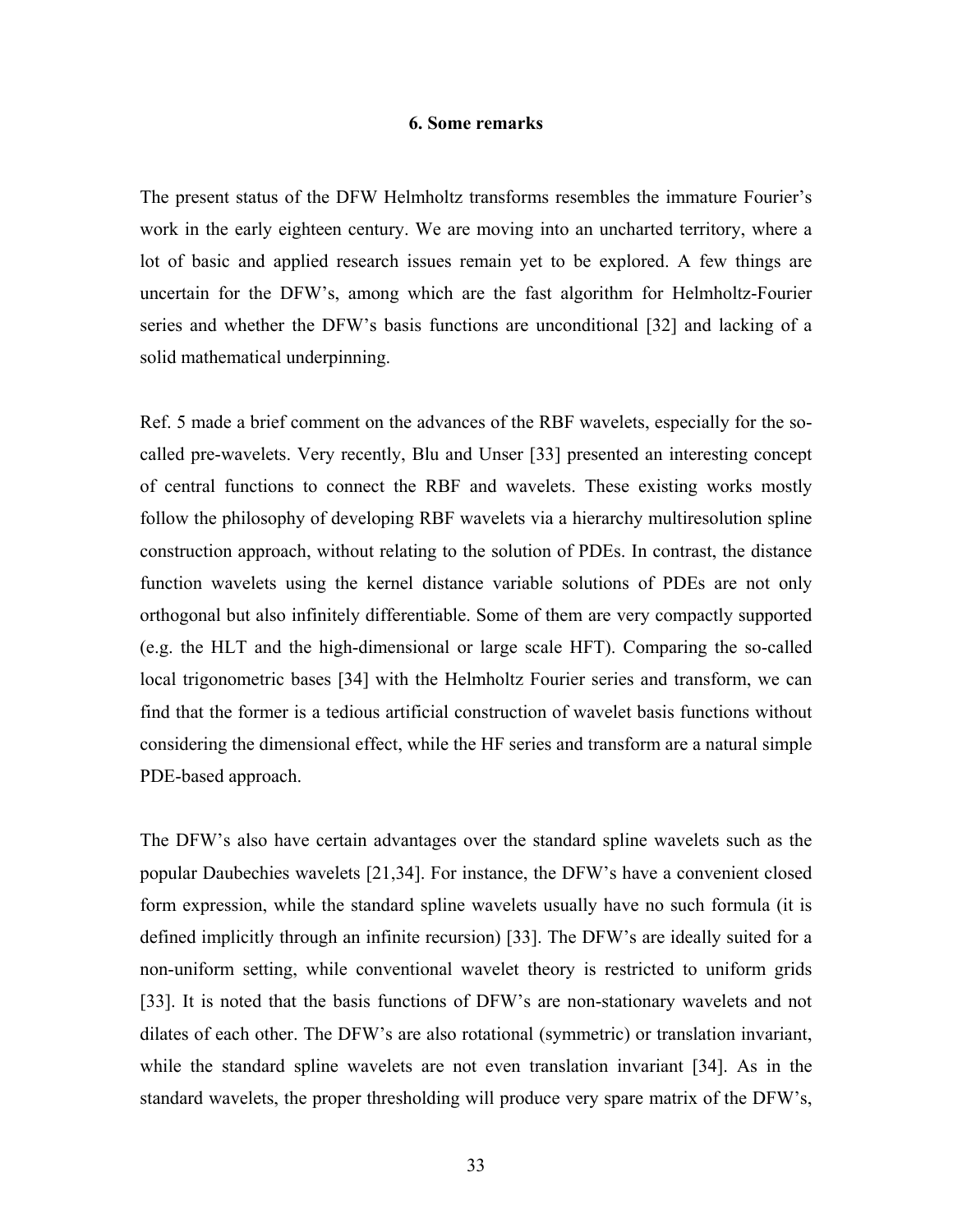which eliminates one of the perplexing issue of handling full matrix in the distance function. Consequently, the DFW is also very promising in data compression and image processing, especially for edge detection since the DFW's link the wavelets to the boundary integral equation method.

Some extended results and conjectures of the DFW are presented in the subsequent reports II and III [1,2]. As Aslak and Winther [35] put it "The laws of nature are written in the language of partial differential equations." this study shows that the wavelets are certainly not an exception.

#### **Appendix**:

Most solutions of the Helmholtz, modified Helmholtz, and convection-diffusion equations can be re-expressed in terms of simple sine, cosine and exponential functions via computer algebra package "Maple".

#### **1. Solutions of Helmholtz equation**

$$
\varphi_2(\lambda r_k) = A_1 J_0(\lambda r_k) + A_2 Y_0(\lambda r_k), \tag{a1}
$$

$$
\varphi_3(\lambda r_k) = \frac{A_1 \cos(\lambda r_k) + A_2 \sin(\lambda r_k)}{r_k},
$$
\n(a2)

$$
\varphi_4(\lambda r_k) = \frac{A_1 J_1(\lambda r_k) + A_2 Y_1(\lambda r_k)}{r_k},
$$
\n<sup>(a3)</sup>

$$
\varphi_{5}(\lambda r_{k}) = \frac{A_{1}((\lambda r_{k})\cos(\lambda r_{k}) - \sin(\lambda r_{k})) + A_{2}((\lambda r_{k})\sin(\lambda r_{k}) + \cos(\lambda r_{k}))}{r_{k}^{3}}, \tag{a4}
$$

 $\overline{a}$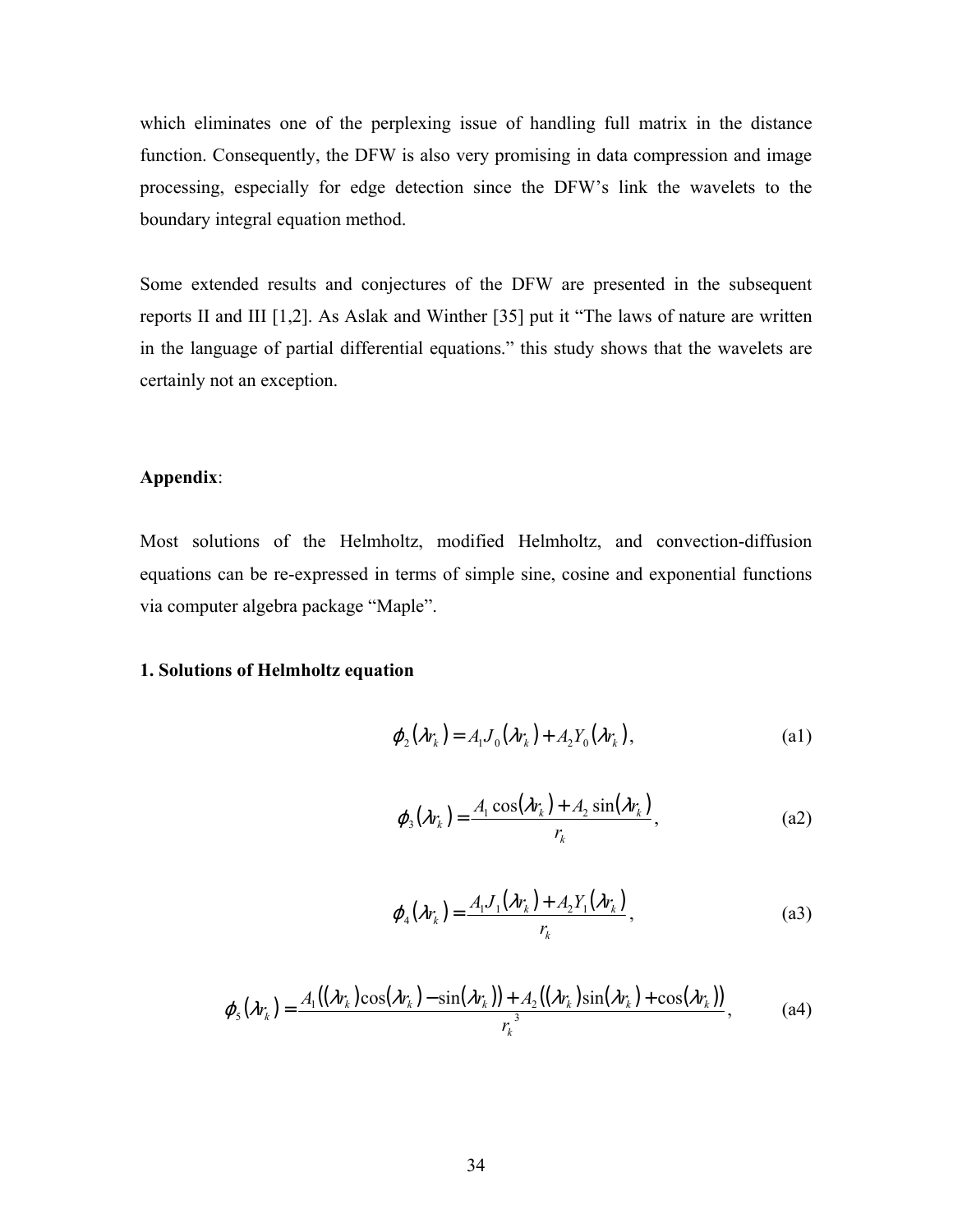where  $A_1$  and  $A_2$  are constants for two independent general solution and singular fundamental solution. Note that the subscript numbers under the solution functions  $\varphi$ 's denote respective dimensions, ranging from 2 to 5 dimensions.

## **2. Solutions of modified Helmholtz equation**

$$
w_2(\mu r_k) = A_1 I_0(\mu r_k) + A_2 K_0(\mu r_k), \tag{b1}
$$

$$
w_3(\mu r_k) = \frac{A_1 \sinh(\mu r_k) + A_2 e^{-\mu r_k}}{r_k},
$$
 (b2)

$$
w_4(\mu r_k) = \frac{A_1 I_1(\mu r_k) + A_2 K_1(\mu r_k)}{r_k},
$$
 (b3)

$$
w_{5}(\mu r_{k}) = \frac{A_{1}((\mu r_{k})\cosh(\mu r_{k}) - \sinh(\mu r_{k})) + A_{2}((\mu r_{k})e^{-\mu r_{k}} + e^{-\mu r_{k}})}{r_{k}^{3}},
$$
(b4)

where sinh and cosh respectively denote the sine-hyperbolic and cosine-hyperbolic functions.

## **3. Solutions of convection-diffusion equation**

$$
u_2(\rho, x - x_k) = e^{\frac{-\bar{v}(x - x_k)}{2D}} (A_1 I_0(\rho r_k) + A_2 K_0(\rho r_k)),
$$
\n<sup>(c1)</sup>

$$
u_3(\rho, x - x_k) = e^{\frac{-\bar{v}(x - x_k)}{2D}} \frac{A_1 \cosh(\rho r_k) + A_2 \sinh(\rho r_k)}{r},
$$
 (c2)

$$
u_4(\rho, x - x_k) = e^{\frac{-\bar{v}(x - x_k)}{2D}} \frac{A_1 I_1(\rho r_k) + A_2 K_1(\rho r_k)}{r_k},
$$
(c3)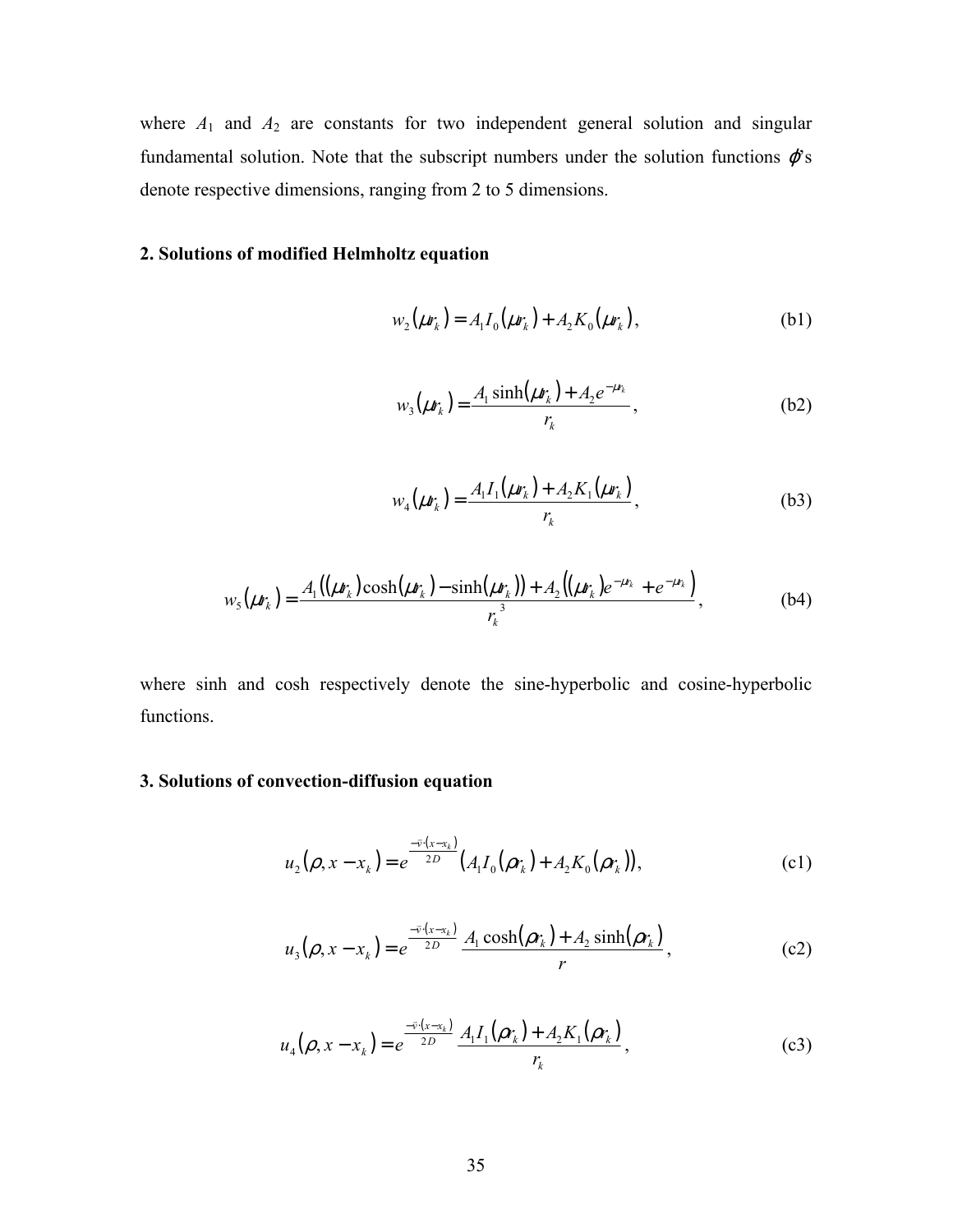$$
u_{5}(\rho, x - x_{k}) = e^{\frac{-\bar{v} \cdot (x - x_{k})}{2D}} \frac{A_{1}((\rho r_{k}) \cosh(\rho r_{k}) - \sinh(\rho r_{k})) + A_{2}((\rho r_{k})e^{-\rho r_{k}} + e^{-\rho r_{k}})}{r_{k}^{3}}.
$$
 (c4)

#### **References**

- 1. W. Chen, Distance function wavelets Part II: Extended results and conjectures, *CoRR preprint, Research report of Simula Research Laboratory*, May, 2002.
- 2. W. Chen, Distance function wavelets Part III: "Exotic" transform and series, *CoRR preprint, Research report of Simula Research Laboratory*, May, 2002.
- 3. E.A. Gonzalez-Velasco, *Fourier Analysis and Boundary Value Problems*, Academic Press, 1995.
- 4. O. Erosy, *Fourier-Related Transforms, Fast Algorithms and Applications*, Prentice-Hall, 1997.
- 5. W. Chen, Analytical solution of transient scalar wave and diffusion problems of arbitrary dimensionality and geometry by RBF wavelet series, http://xxx.lanl.gov/abs/cs.NA/0110055, (*CoRR preprint*), *Research report in Informatics Department of University of Oslo*, 2001.
- 6. W. Chen, Orthonormal RBF Wavelet and Ridgelet-like Series and Transforms for High-Dimensional Problem, *Int. J. Nonlinear Sci. & Numer. Simulation,* **2**(2), 155- 160, 2001.
- 7. W. Chen, Errata and supplements to: Orthonormal RBF Wavelet and Ridgelet-like Series and Transforms for High-Dimensional Problems, (*CoRR preprint*), http://xxx.lanl.gov/abs/cs.NA/0105014, 2001.
- 8. J. Epperson and M. Frazier, An almost orthogonal radial wavelet expansion for radial distributions, J. Fourier Anal. Appl., 1(3), 1995.
- 9. M.A. Mourou and K. Trimeche, Inversion of the Weyl integral transform and the radon transform on  $R<sup>n</sup>$  using generalized wavelets, *C.R. Math. Rep. Acad. Sci. Canada*, XVIII(2-3), 80-84, 1996.
- 10. K. Trimeche, *Generalized Harmonic Analysis and Wavelet Packets*, Gordon & Breach Sci. Publ., 2001.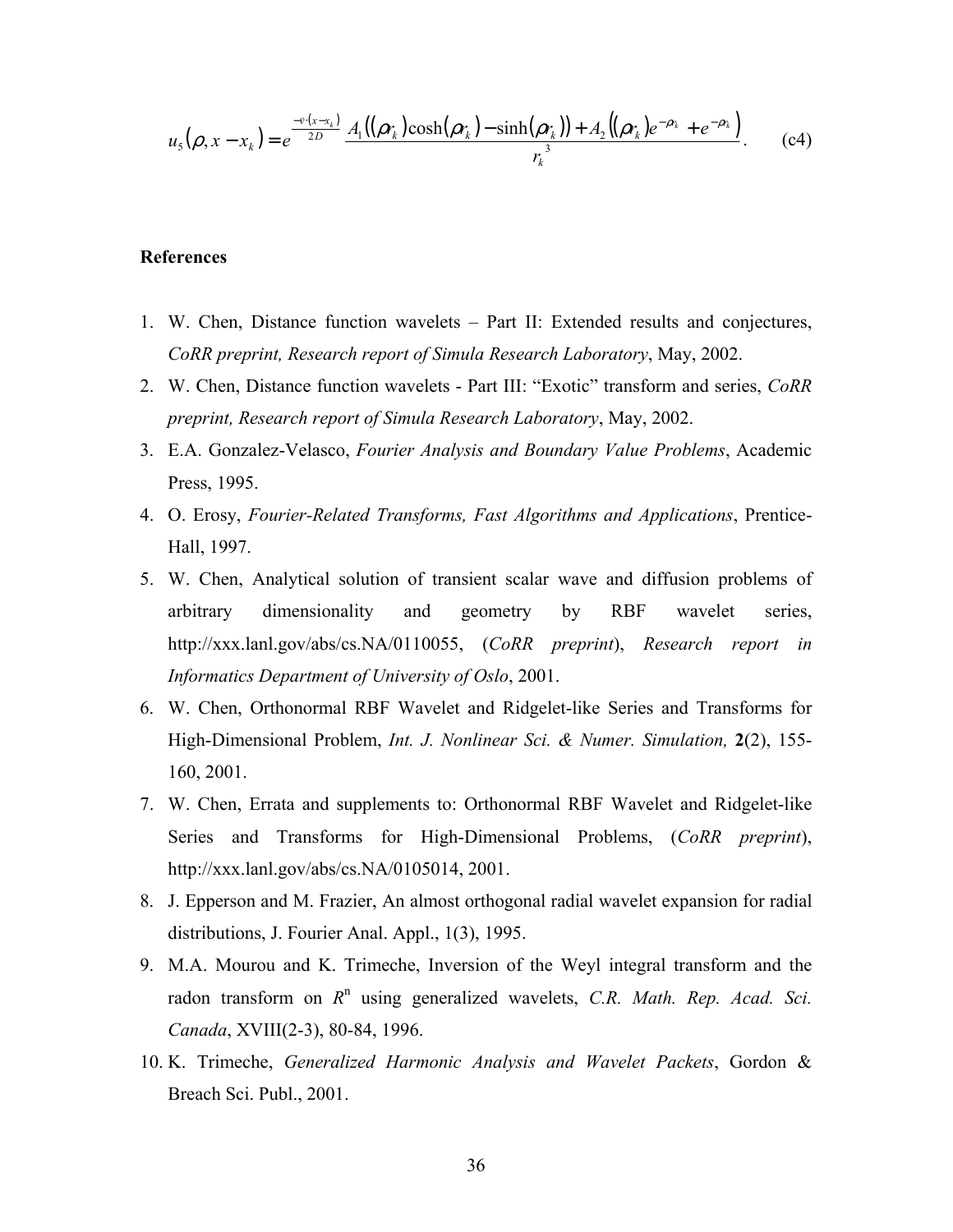- 11. M. Rosler, Radial wavelets and Bessel-Kingman Hypergroups, preprint.
- 12. P. Hornby, F. Boschetti and F.G. Horowitz, Analysis of Potential Field Data in the Wavelet Domain, *59th EAGE Conference*, Geneva, F35-36, 26-30 May, 1997.
- 13. W. Chen and M. Tanaka, Relationship between boundary integral equation and radial basis function, in *The 52th Symposium of JSCME on BEM* (Tanaka, M. ed.), Tokyo, 2000.
- 14. M.D. Buhmann, Radial basis functions. *Acta Numerica*. 1-38. 2000.
- 15. G.E. Fasshauer and L.L. Schumaker, Scattered Data Fitting on the Sphere. In Math. Methods for Curves and Surfaces II, pp. 117-166, M. Dæhlen, T. Lyche, and L.L. Schumaker (eds.), 1998.
- 16. D. E. Myers, S. De Iaco, D. Posa AND L. De Cesare, Space-Time Radial Basis Functions, *Comput. Math. Appl*. 43, 539-549, 2002.
- 17. W. Chen, New RBF collocation schemes and kernel RBF with applications, in *Int. Workshop for Meshfree Methods for PDEs*, Bonn, Germany, 2001 (also see *CoRR preprint*,<http://xxx.lanl.gov/abs/cs.NA/0111063>).
- 18. H. Wendland and R. Schaback, Characterization and construction of radial basis functions, in N. Dyn, D. Leviatan, D. Levin and A. Pinkus (eds), *Multivariate Approximation and Applications* , Cambridge University Press, Cambridge, 2001.
- 19. W. Light, Ridge functions, Sigmoidal functions and neural networks, Approximation Theory VII, (E. W. Cheney, C.K. Chui and L.L. Schumaker eds.), pp. 163-206, 1992.
- 20. J. Levesley, Y. Xu, W. Light and W. Cheney, Convolution operators for radial basis approximation, *SIAM J. Math. Anal*., 27(1), 286-304, 1996.
- 21. I. Daubechies and W. Sweldens, Factoring Wavelet Transforms into Lifting Steps, *J. Fourier Anal. Appl.*, 4(3), 247-269, 1998.
- 22. P.K. Kythe, *Fundamental Solutions for Differential Operators and Applications*, Birkhauser, Boston, 1996.
- 23. W.A. Strauss, *Partial Differential Equations, an Introduction*, John Wiely & Sons, 1992.
- 24. N. Kamiya and E. Anoh, A note on multiple reciprocity integral formulation for the Helmholtz equation, *Comm. Numer. Methd. Engng*. 9, 9-13, 1993.